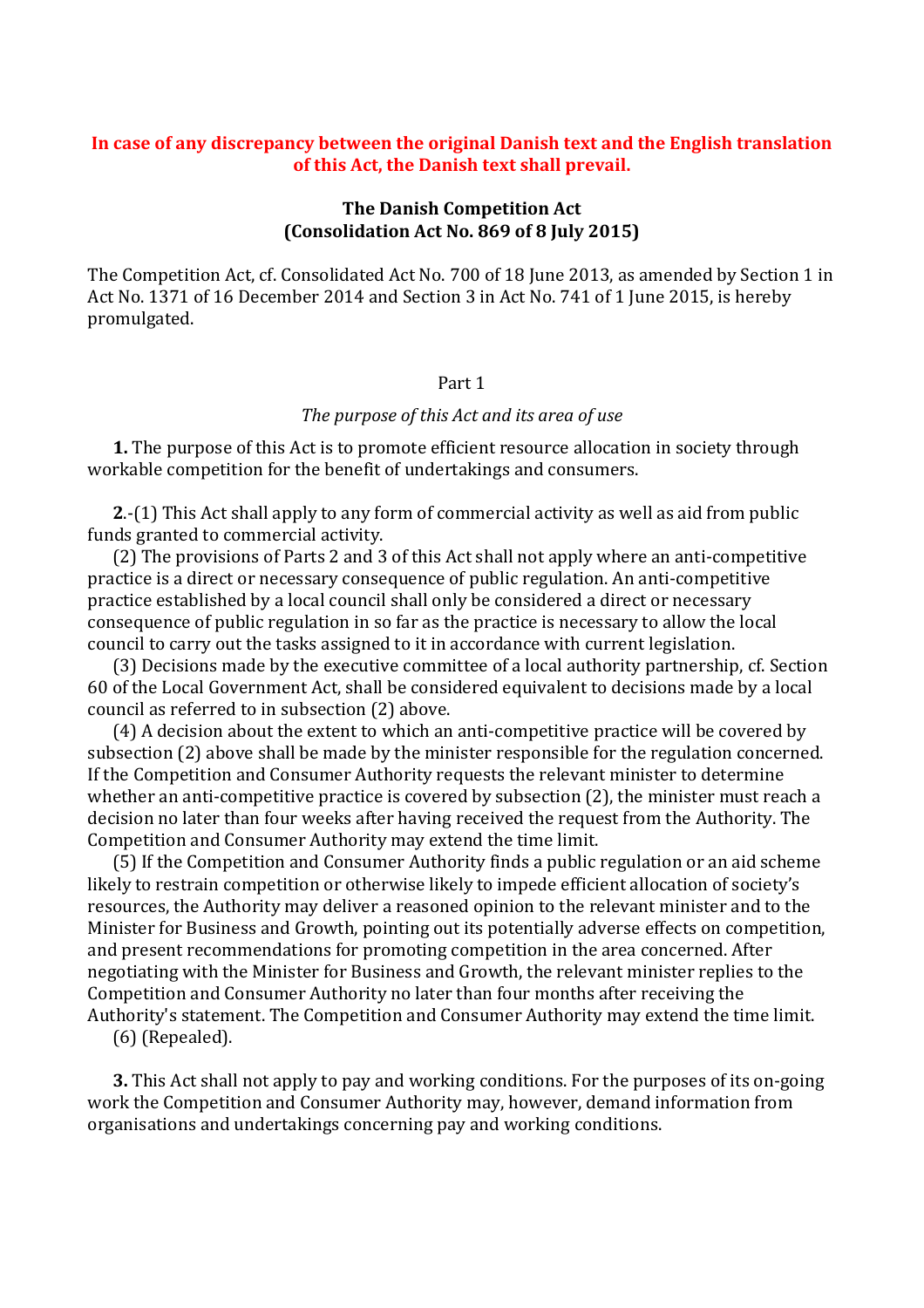**4.** (Repealed).

**5**.-(1) The provisions of Part 2 of this Act shall not apply to agreements, decisions and concerted practices within the same undertaking or group of undertakings.

(2) The Minister for Business and Growth shall lay down specific rules on the application of subsection (1), after consultation with the Competition and Consumer Authority, including rules on how to define agreements etc. within the same undertaking or group of undertakings.

**5 a**.-(1) The definition of the relevant market under this Act shall be based on examinations of demand and supply substitutability, and potential competition. The potential competition must be examined when the position of the undertakings operating on the relevant market has been documented and this position gives rise to doubt as to whether this Act has been infringed.

(2) The Competition and Consumer Authority may draw on external expertise in making its assessment under subsection (1) above.

## Part 2

## *Prohibition against certain anti-competitive agreements*

**6.**-(1) It shall be prohibited for undertakings etc. to enter into agreements that have restriction of competition as their direct or indirect object or effect.

(2) Agreements covered by subsection (1) may, in particular, be agreements made to i) fix purchase or selling prices or other trading conditions;

ii) limit or control production, sales, technical development or investments;

iii) share markets or sources of supply

iv) apply dissimilar conditions to equivalent transactions with trading partners, thereby placing them at a competitive disadvantage;

v) make the conclusion of contracts subject to acceptance by the other contracting party of supplementary obligations which, by their nature or according to commercial usage, have no connection with the subject of such contracts;

vi) coordinate the competitive practices of two or more undertakings through the establishment of a joint venture; or

vii) determine binding resale prices or in other ways seek to induce one or more trading partners not to deviate from recommended resale prices.

(3) Subsection (1) shall furthermore apply to decisions made by an association of undertakings and to concerted practices between undertakings.

(4) The Competition and Consumer Authority may issue orders to put an end to infringements of subsection (1), cf. Section 16. Acting upon any concerns it may have in relation to subsection (1), the Competition and Consumer Authority may, furthermore, decide that commitments made by an undertaking shall be binding, cf. Section 16a(1).

(5) Agreements and decisions that are prohibited under subsections (1) – (3) shall be void, unless otherwise excepted under Section 7, exempted under Section 8 or Section 10, or comprised by a declaration under Section 9.

**7**.-(1) The prohibition set out in Section 6(1) above shall not apply to agreements between undertakings, decisions made by an association of undertakings or concerted practices between undertakings, in case the undertakings involved have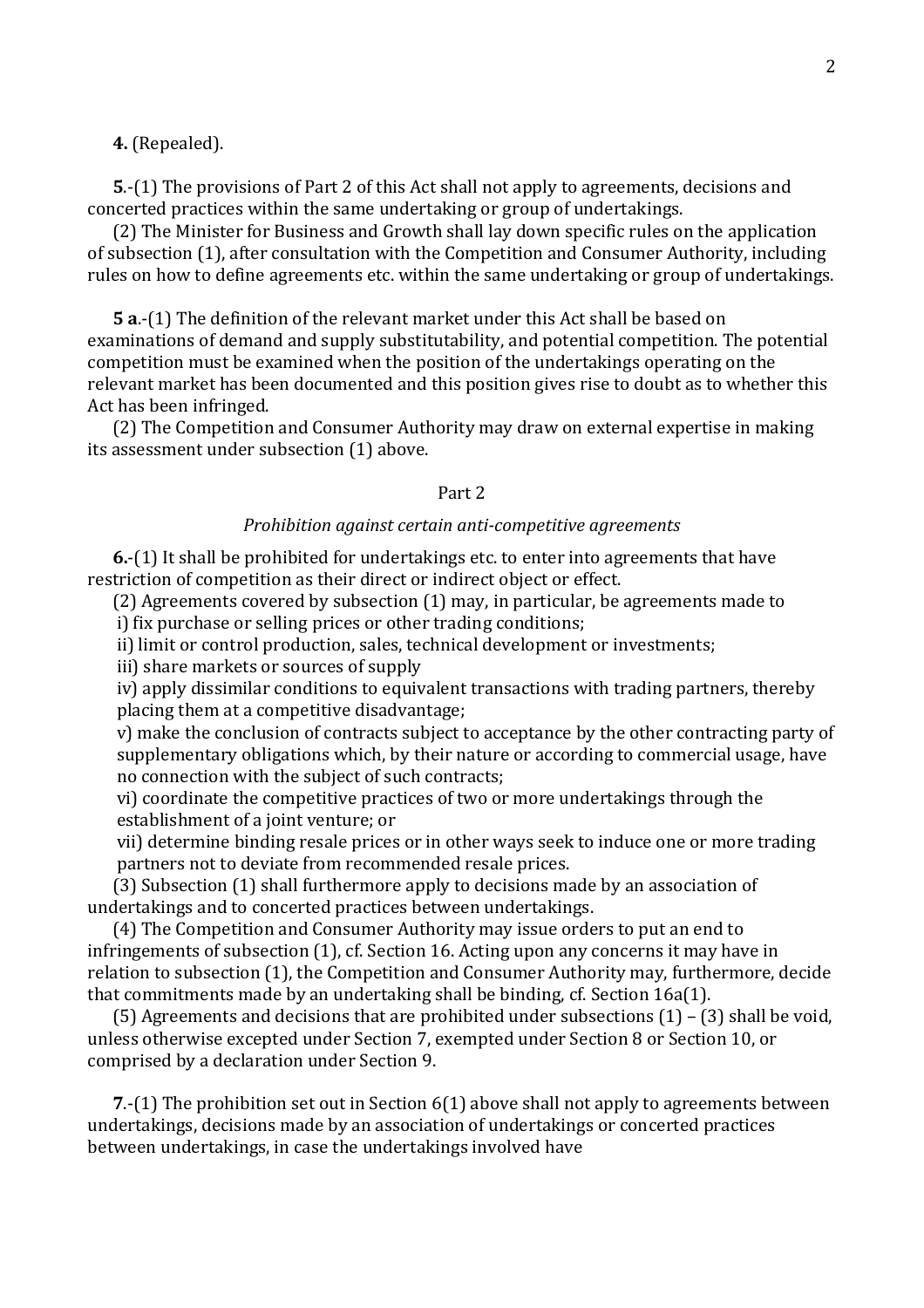i) an aggregate annual turnover of less than DKK 1 billion and an aggregate share of less than 10 per cent of the product or service market concerned, cf., however, subsections (2)- (4); or

ii) an aggregate annual turnover of less than DKK 150 million, cf., however, subsections  $(2)-(4)$ .

(2) The exceptions in subsection (1) shall not apply to cases in which undertakings or an association of undertakings agree, coordinate or decide on

i) prices, profits etc. for the sale or resale of goods or services,

ii) restrictions on production or sales,

iii) sharing of markets or customers, or

iv) fixing bids prior to their tendering, fixing conditions for the opening of bids, deferring bids, prior notification of bids, or any other form of bid rigging.

(3) The prohibition set out in Section 6(1) shall, irrespective of subsection (1) above, apply to an agreement between undertakings, a decision made by an association of undertakings and concerted practices between undertakings if, this agreement etc., together with other similar agreements etc., will restrict competition.

(4) The Minister for Business and Growth shall, after consultation with the Competition and Consumer Authority, lay down specific rules on the calculation of turnover under subsection (1), including rules to the effect that, in the case of financial undertakings, the mentioned turnover thresholds shall be calculated on the basis of other assets.

(5) The exception set out in subsection (1) shall apply even if the undertakings exceed the above thresholds for two consecutive years. The Minister for Business and Growth shall, after consultation with the Competition and Consumer Authority, lay down specific rules in that respect, including rules on minor transgressions of the mentioned thresholds.

**8**.-(1) The prohibition set out in Section 6(1) above shall not apply if an agreement between undertakings, a decisions made by an association of undertakings or concerted practices between undertakings

i) contribute to improving the efficiency of the production or distribution of goods or services, or to promoting technical or economic progress;

ii) provide consumers with a fair share of the resulting benefits;

iii) do not impose on the undertakings restrictions that are not necessary to attain these objectives; and

iv) do not afford such undertakings the possibility of eliminating competition in respect of a substantial part of the products or services in question.

(2) The Competition and Consumer Authority may, upon notification, exempt an agreement between undertakings, a decision within an association of undertakings or a concerted practice between undertakings from the prohibition in Section 6(1) if the Authority finds the conditions set out in subsection (1) have been complied with. The notification of such an agreement etc., including an application for exemption under subsection (1), may be submitted to the Competition and Consumer Authority. The Authority shall lay down specific rules on notification, including rules on the use of special notification forms, and on the submission of a non-confidential version of a notification.

(3) Decisions made under subsection (2) shall specify the period for which the exemption is effective. Exemptions may be granted on specific terms.

(4) The Competition and Consumer Authority may, upon notification, extend an exemption when the Authority finds that the conditions in subsection (1) are still satisfied. Subsection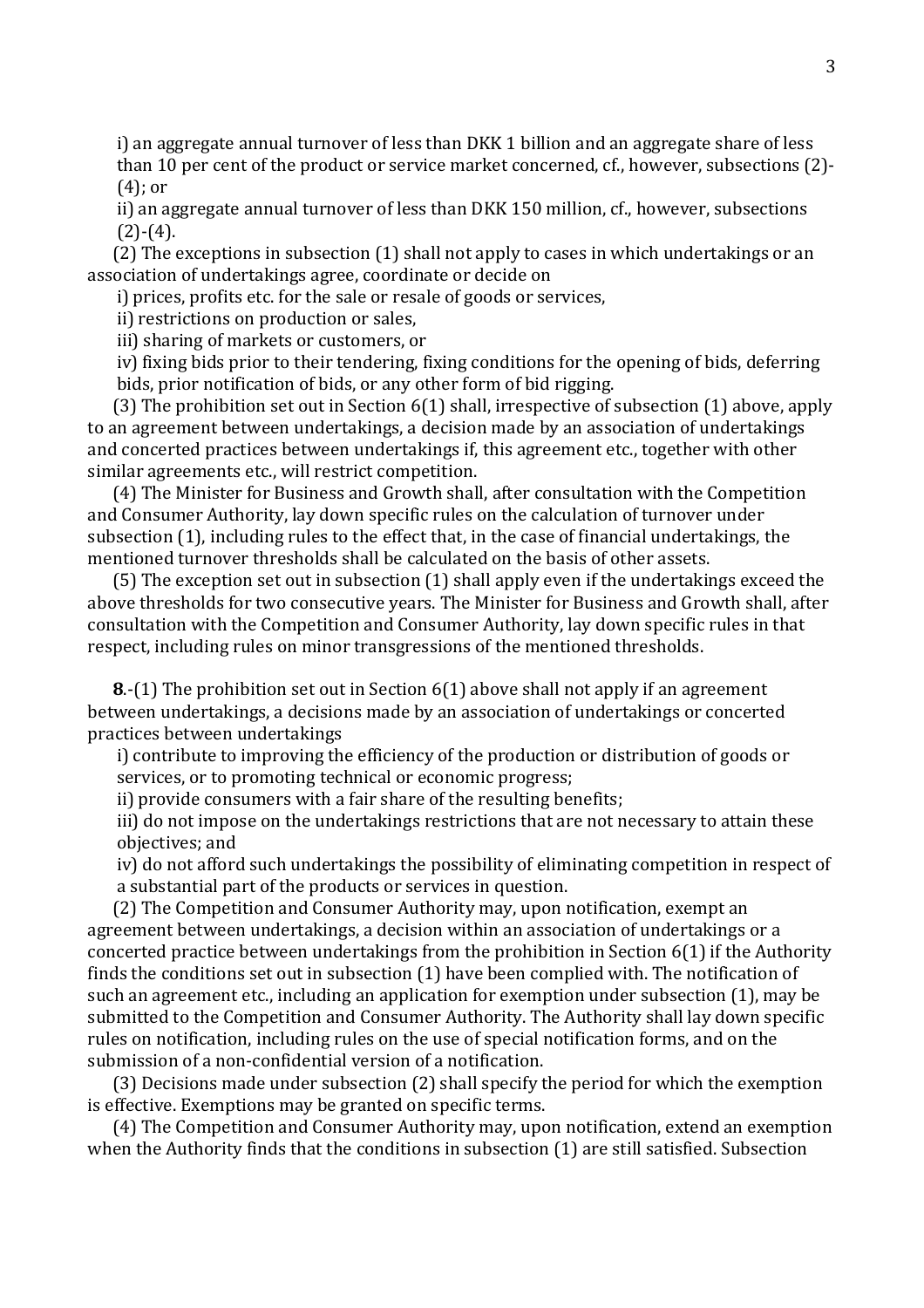(3) shall apply correspondingly.

(5) The Competition and Consumer Authority may refrain from considering a notification under subsection (2) or (4), if the agreement etc. may appreciably affect trade between the Member States of the European Union.

(6) The Competition and Consumer Authority may alter or revoke a decision made under subsection (2) or (4) if

i) the facts of the situation have changed in any respect that was important for the decision;

ii) the parties to the agreement etc. fail to comply with the terms imposed; or

iii) the decision has been based on incorrect or misleading information from the parties to the agreement etc.

**9**.-(1) The Competition and Consumer Authority may declare, upon notification from an undertaking or association of undertakings, that according to the facts in its possession, an agreement, decision or concerted practice shall be outside the scope of the prohibition set out in Section 6(1), and that, accordingly, it has no grounds for issuing an order under Section 6(4). The Authority shall lay down specific rules on notification, including rules on the use of special notification forms, and on the submission of a non-confidential version of a notification.

(2) The Competition and Consumer Authority may refrain from considering a notification under subsection (1), if an agreement etc. may appreciably affect trade between the Member States of the European Union.

**10**.-(1) The Minister for Business and Growth shall, after consultation with the Competition and Consumer Authority, lay down rules on the granting of block exemptions from the prohibition in Section 6(1) for groups of agreements, decisions and concerted practices that satisfy the conditions in Section 8(1).

(2) Where agreements, decisions by an association of undertakings or concerted practices that are comprised by a block exemption issued under subsection (1) above have impact on a concrete case which is incompatible with the conditions in Section 8(1), the Competition and Consumer Authority may revoke such a block exemption for the undertakings etc. that have entered into the agreement etc.

# Part 2 a

## *Trading terms of dominant undertakings*

**10 a**.-(1) The Competition and Consumer Authority may order a dominant undertaking to submit its general trading terms if

i) a competitor has filed a not unfounded complaint;

ii) special conditions prevail on the market and

iii) the Competition and Consumer Authority, due to these conditions, sees a special need to acquire insight into the ways in which the dominant undertaking fixes its prices, discounts, etc.

The order may exclusively comprise the trading terms for the markets with which the complaint is concerned.

(2) Orders issued under subsection (1) shall apply for two years from the date when the decision is final.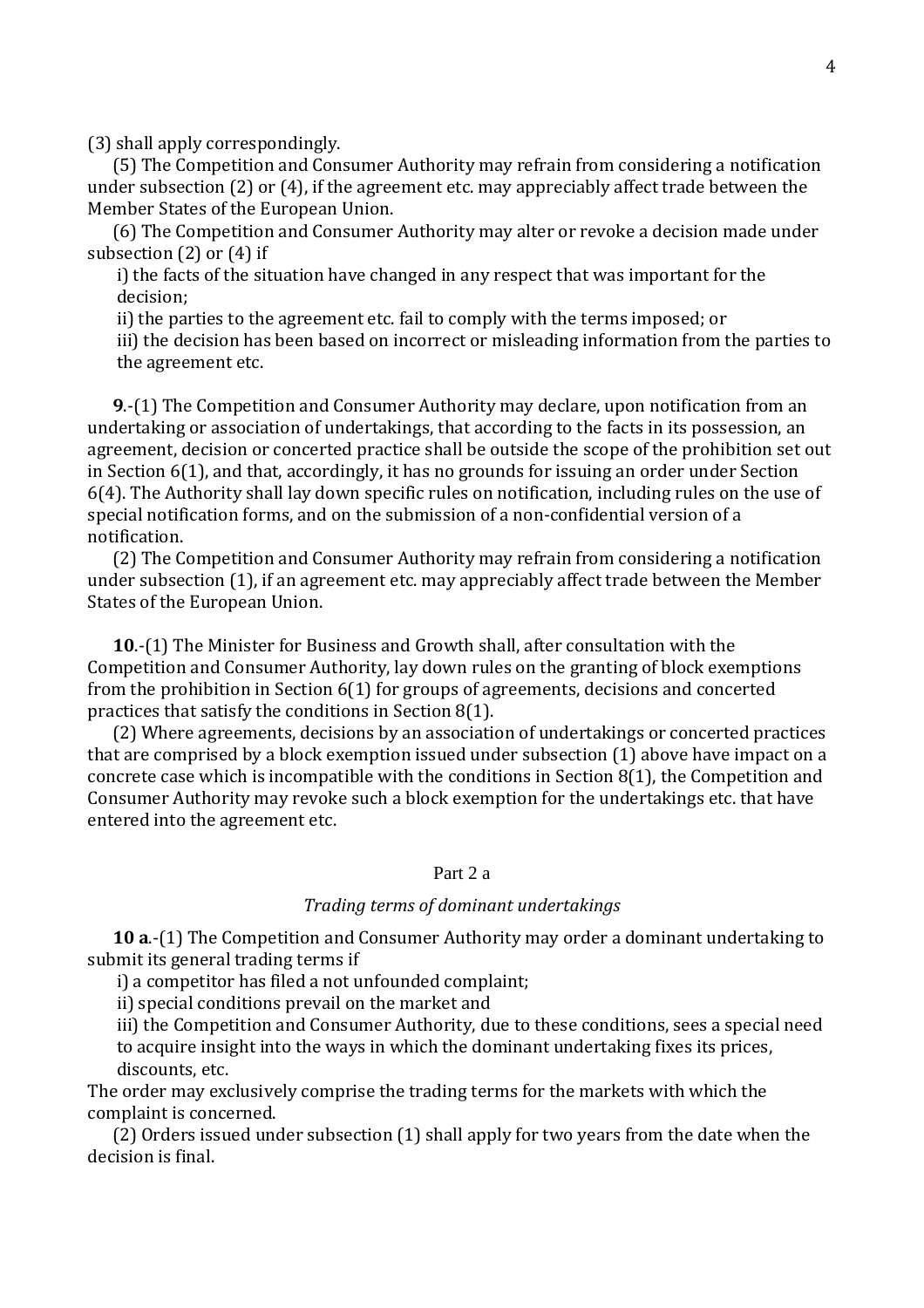(3) "Trading terms" shall mean the basis applied at any time by an undertaking to generally fix its prices, discounts, marketing contributions and free services, and the terms and conditions on which the undertaking will grant these financial benefits to its trading partners.

(4) Undertakings that have submitted their trading terms under subsection (1) above may ask the Competition and Consumer Authority for an assessment of these terms. The Competition and Consumer Authority shall make its decision within six months. This time limit will run from the date when the Competition and Consumer Authority receives from the undertaking the information that is necessary to make an assessment of its trading terms. If no decision has been made by the Competition and Consumer Authority within this time limit, the trading terms shall be considered as approved.

(5) The Competition and Consumer Authority may refrain from making a decision in case such a decision may have implications for whether one or more undertakings abuse a dominant position in the common market or an essential part thereof, and trade between the Member States of the European Union may be appreciably affected thereby.

(6) If the trading terms are contrary to Section 11(1) or administered in contravention of Section 11(1), the Competition and Consumer Authority may order revocation or alteration of one or more provisions in the trading terms. If the trading terms are prepared in such a manner that the Competition and Consumer Authority will have an inadequate basis for assessing whether they are contrary to Section 11(1), the Competition and Consumer Authority may order that one or more of the terms must be further specified.

(7) If a dominant undertaking against which an order under subsection (1) has been issued deals with trading partners on the Danish market using prices, discounts, financial benefits or other terms that are not shown in or deviate to a not insignificant extent from the trading terms submitted to the Competition and Consumer Authority, this will be taken into account in connection with the general presentation of evidence in proceedings under Section 11.

(8) The provision in subsection (7) shall also apply if a dominant undertaking breaches an order issued under subsection (6). This shall not apply, however, when under Section 19(4) a delaying effect has been granted pending the outcome of an appeal against the order.

# Part 3

# *Abuse of a dominant position*

**11**.-(1) Any abuse by one or more undertakings etc. of a dominant position is prohibited.

(2) The Competition and Consumer Authority must declare, upon request, whether one or more undertakings hold a dominant position, cf., however, subsection (7). If the Competition and Consumer Authority declares that an undertaking does not hold a dominant position, this declaration shall be binding until revoked by the Competition and Consumer Authority.

(3) Abuse as set out in subsection (1) may, for example, consist of

i) directly or indirectly imposing unfair purchase or selling prices or other unfair trading conditions;

ii) limiting production, sales or technical development to the prejudice of consumers;

iii) applying dissimilar conditions to equivalent transactions with trading partners,

thereby placing them at a competitive disadvantage, or

iv) making the conclusion of contracts subject to acceptance by the other contracting party of supplementary obligations which, by their nature or according to commercial usage, have no connection with the subject of such contracts.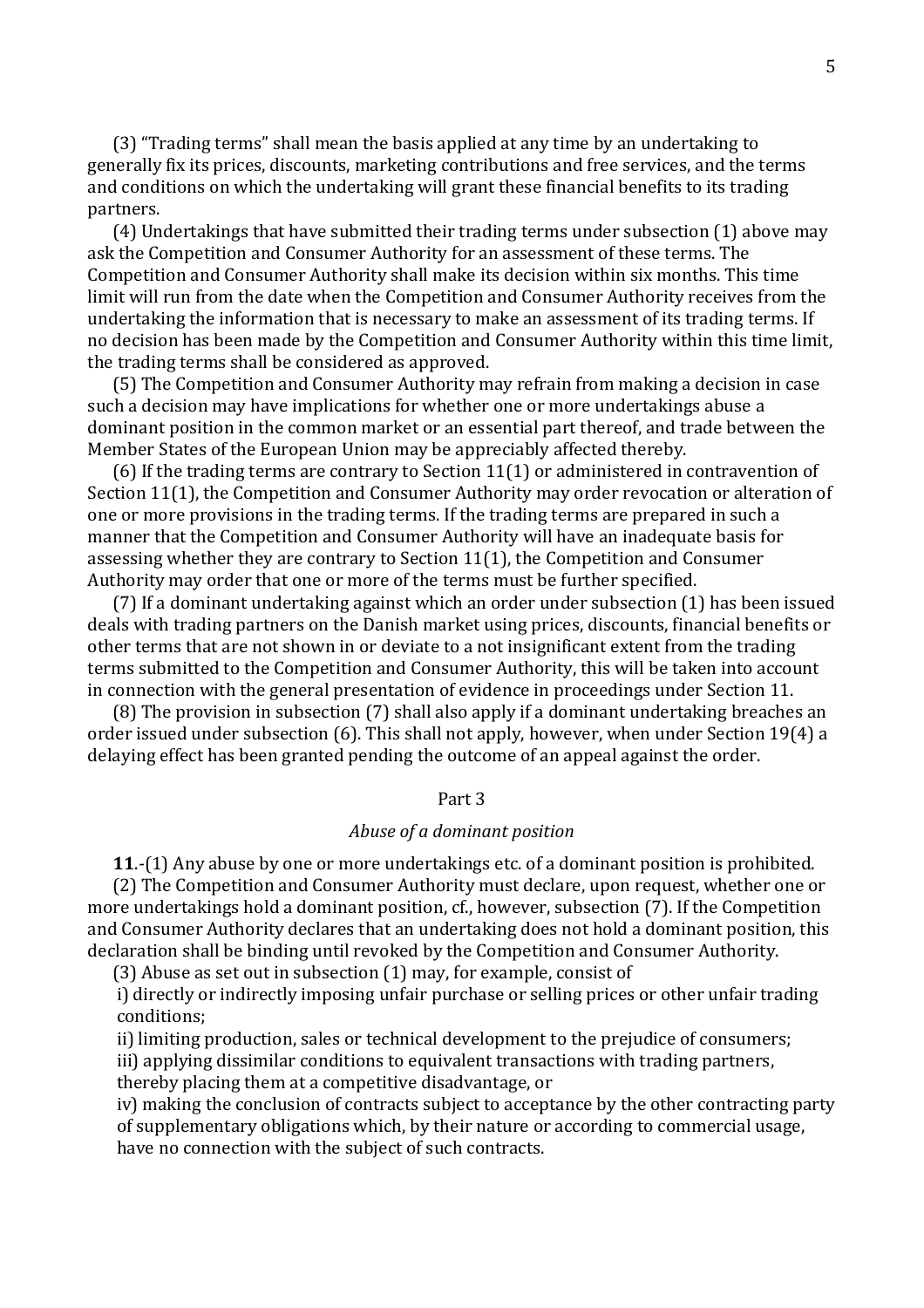(4) The Competition and Consumer Authority may issue orders to put an end to infringements of subsection (1), cf. Section 16. Acting upon any concerns it may have in relation to subsection (1), the Competition and Consumer Authority may, furthermore, decide that commitments made by an undertaking shall be binding, cf. Section 16a(1).

(5) The Competition and Consumer Authority may declare, upon notification from one or more undertakings, that based on the facts in its possession, a certain form of conduct shall not fall under the prohibition in subsection (1) and that, accordingly, it has no grounds for issuing an order under subsection (4).

(6) The Competition and Consumer Authority may lay down specific rules on the material that has to be submitted for a decision under subsection (2) or (5), including the submission of a non-confidential version of a request or a notification.

(7) The Competition and Consumer Authority may refrain from making a decision under subsection (2) or (5), in case such a decision may have implications for whether one or more undertakings abuse a dominant position in the common market or an essential part thereof, and trade between the Member States of the European Union may be appreciably affected thereby.

#### Part 3 a

### *Aid that distorts competition*

**11 a**.-(1) The Competition and Consumer Authority may issue orders for the termination or repayment of aid granted from public funds to support certain forms of commercial activity.

(2) An order under subsection (1) may be issued in case

i) the direct or indirect object or effect of the aid is distortion of competition; and

ii) the aid is not lawful according to public regulation.

(3) The decision of whether granted aid is lawful according to public regulation shall be made by the relevant minister or the relevant municipal supervisory authority unless otherwise provided by other legislation. Decisions as to the lawfulness of granted aid according to public regulation shall be made no later than four weeks after receipt of a request from the Competition and Consumer Authority. The Authority may extend the time limit.

(4) An order for repayment of aid under subsection (1) may be issued to private undertakings, self-governing institutions and corporate undertakings owned fully or partly by public authorities. The Minister for Business and Growth may lay down specific rules to the effect that orders for repayment of aid under subsection (1) may also be issued to certain quasi-corporate undertakings owned fully or partly by public authorities.

(5) The Competition and Consumer Authority's powers to order repayment of public aid under subsection (1) above shall be barred by limitation five years after the aid was paid out. The Competition and Consumer Authority shall determine the interest to be paid in connection with orders for repayment of unlawful aid according to subsection (1) above. Interest shall be paid at the interest rate fixed at any time under the European Union's state aid rules to be applied in the repayment of state aid. The Competition and Consumer Authority may stipulate that compound interest shall accrue from the date when unlawful aid was first made available to the recipient and until the date when the aid has been repaid. The sum of interest which has accrued the preceding year shall accrue interest each subsequent year.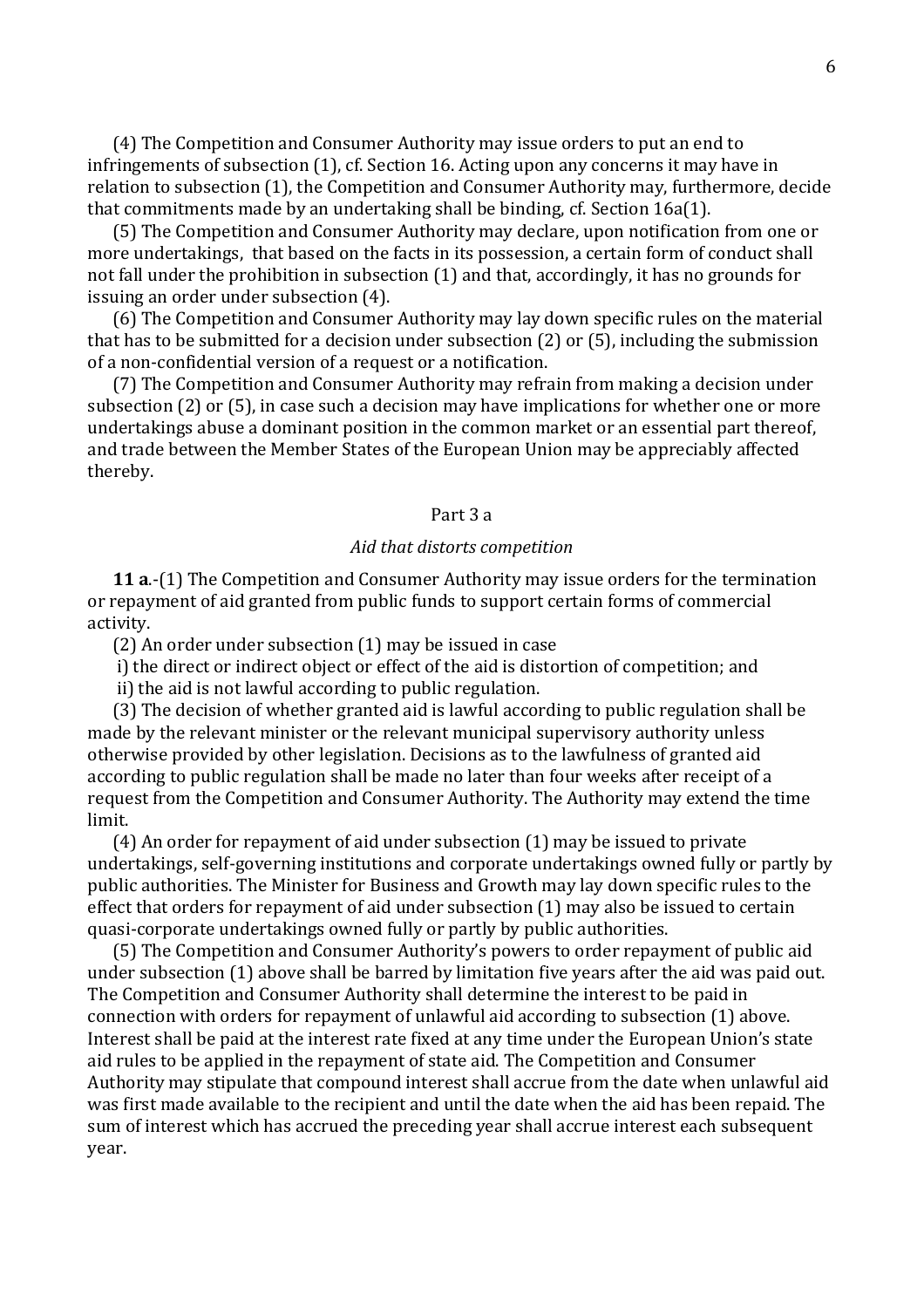(6) The Competition and Consumer Authority may, upon notification, declare that, based on the conditions known to it, certain grants of public aid are not covered by subsection (2)(i) and that, accordingly, the Authority has no grounds for issuing an order under subsection (1). The Authority may lay down specific rules on notification, including rules on the use of special notification forms.

(7) The Competition and Consumer Authority may refrain from dealing with a case under subsections (1)-(6) if the aid scheme may affect trade between the Member States of the European Union.

(8) An order that aid shall be terminated, cf. subsection (1), may be issued regardless of when the decision granting the aid was made.

(9) Aid which, pursuant to subsection (1), is ordered to be repaid shall be paid to the state treasury.

**11 b**.-(1) The Competition and Consumer Authority may investigate the extent to which a public authority offers private providers of services covered by the Free Choice programme a settlement price fixed in accordance with the rules established in other legislation on the Free Choice programme, cf. subsection (5).

(2) If the settlement price referred to in subsection (1) is lower or estimated to be lower than the price which the public authority should have used according to the relevant provisions on Free Choice, the Competition and Consumer Authority may issue an order addressed to the public authority to the effect that the public authority shall

i) stop calculating and stipulating settlement prices that are contrary to the Free Choice rules,

ii) use specified bases of calculation, calculation methods or settlement prices in respect of private providers of Free Choice services and

iii) ensure post-payment of an amount to private suppliers of Free Choice services corresponding to the difference between the settlement price that the authority has used and the settlement price that the authority should have used in accordance with paragraph (i).

(3) Unless otherwise specified in the provisions on the Free Choice programme in question, the order to ensure post-payment may not relate to payments that were made more than one year prior to the date on which the Competition and Consumer Authority launched an investigation into the conditions of the public authority in question.

(4) The Competition and Consumer Authority may refrain from dealing with a case under subsections (1)-(3) if the scheme may affect trade between the Member States of the European Union.

(5) The Minister for Business and Growth shall, after negotiation with the relevant minister, lay down rules to specify the Free Choice programmes that fall within the Competition and Consumer Authority's field of competence.

**11 c.** The Minister for Business and Growth may lay down rules on the implementation of the Commission Directive on the transparency of financial relations between Member States and public undertakings and on financial transparency within certain undertakings.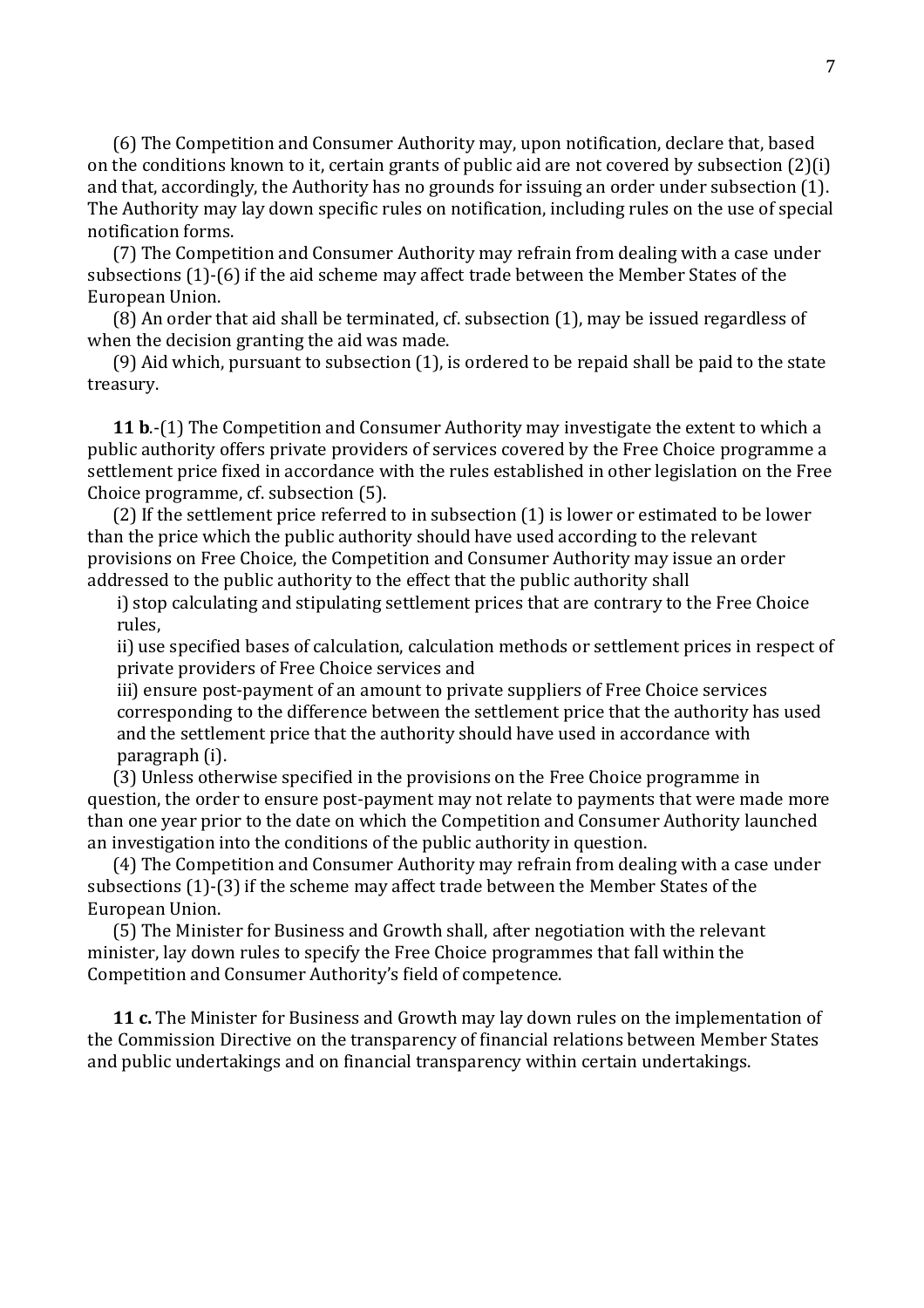## Part 4

### *Merger control*

**12.**-(1) The provisions of Part 4 of the Act shall apply to mergers where

i) the aggregate annual turnover in Denmark of all undertakings involved is at least DKK 900 million and the aggregate annual turnover in Denmark of each of at least two of the undertakings concerned is at least DKK 100 million;

ii) the aggregate annual turnover in Denmark of at least one of the undertakings involved is at least DKK 3.8 billion and the aggregate annual worldwide turnover of at least one of the other undertakings concerned is at least DKK 3.8 billion; or

iii) the Business Authority in accordance with the Act on electronic communications networks and services has referred a merger between two or more commercial providers of electronic communications networks in Denmark to the Competition and Consumer Authority.

(2) Where a merger is a result of the acquisition of parts of one or more undertakings, the calculation of the turnover referred to in subsection (1) shall only comprise the share of the turnover of the seller or sellers that relates to the assets acquired.

(3) However, two or more acquisitions as referred to in subsection (2), which take place within a two-year period between the same persons or undertakings, shall be treated as one and the same merger arising on the date of the last transaction.

(4) The Minister for Business and Growth shall, after consultation with the Competition and Consumer Authority, lay down specific rules on the calculation of the turnover under subsection (1), including rules prescribing that the mentioned turnover thresholds shall be calculated on the basis of other assets in the case of financial institutions.

(5) Even if the aggregate turnover of the undertakings involved is lower than the thresholds referred to in subsection (1) above, the provisions of this Part of the Act shall apply to a merger which the European Commission refers to Denmark according to the EU Merger Regulation.

**12 a.**-(1) For the purpose of this Act, a merger shall mean:

i) two or more previously independent undertakings amalgamating into one undertaking; or

ii) one or more persons who already control at least one undertaking, or one or more undertakings - by an agreement to purchase shares or assets or by any other means acquiring direct or indirect control of the entirety of or parts of one or more other undertakings.

(2) The establishment of a joint venture that will perform on a permanent basis all the functions of an independent business entity shall constitute a merger within the meaning of subsection (1)(ii).

(3) For the purpose of this Act, control of an undertaking is obtained through rights or agreements or in other ways which will, either separately or in combination, make it possible to exert decisive influence on the operations of the undertaking.

(4) A merger shall not be deemed to arise under subsection (1) in the following cases:

i) Where credit institutions, other financial undertakings or insurance companies whose normal activity includes transactions and dealing in securities for their own account or for the account of others are temporarily in possession of interests which they have acquired in an undertaking with a view to reselling these, provided always that they do not exercise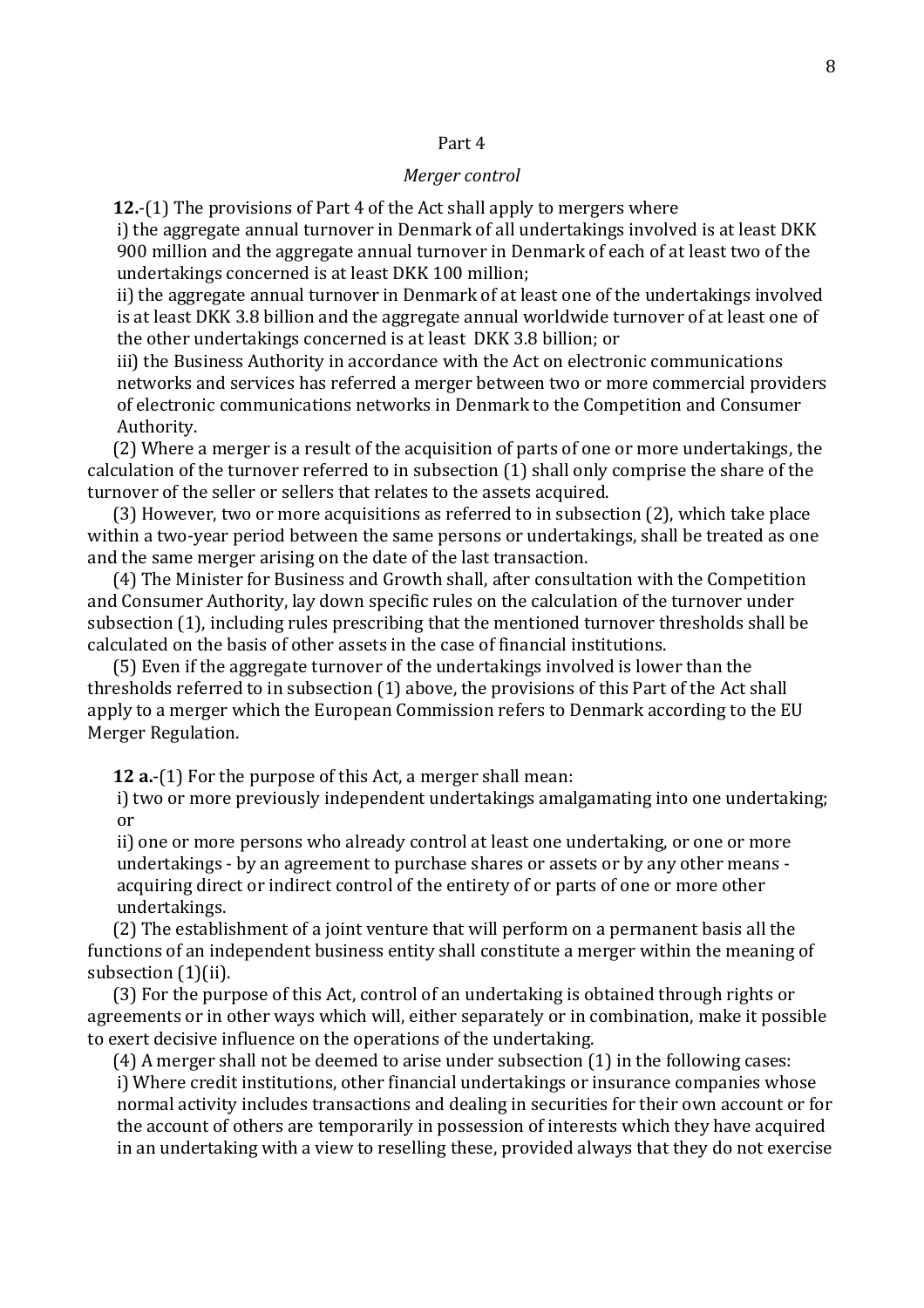the voting rights attached to these interests for the purpose of determining the competitive conduct of that undertaking or exercise these voting rights exclusively with the aim of preparing the disposal of all or part of that undertaking or its assets or shares held and that the disposal takes place within one year of the date of acquisition; ii) Where control is acquired by a professional who has powers under current insolvency legislation to deal with and dispose of the undertaking; or

iii) Where the transactions referred to in subsection (1)(ii), above are carried out by holding companies as defined in the Annual Accounts Directive, subject to the restriction, however, that the voting rights attached to the shares in their possession, especially in relation to the appointment of members of the management and supervisory bodies of the undertakings in which the shares are held, are only exercised to retain the full value of these investments and not to determine directly or indirectly the competitive conduct of these undertakings.

(5) The Competition and Consumer Authority may, upon request, extend the time limit set out in subsection (4)(i), where the credit institute or financial undertaking, or insurance company is able to substantiate that the disposal was not reasonably possible within the period required.

**12 b.**-(1) A merger covered by this Act shall be notified to the Competition and Consumer Authority after a merger agreement has been concluded, a takeover bid has been published or a controlling interest has been acquired and before the merger is carried out.

(2) The Competition and Consumer Authority may publish a notice to announce that it has received notification of a merger. The notice published shall include the names of the parties to the merger, the nature of the merger and the economic sectors involved.

(3) The Minister for Business and Growth shall, after consultation with the Competition and Consumer Authority, lay down rules on the notification of mergers, including rules on the use of special notification forms, and on the submission of a non-confidential version of a merger notification.

**12 c.**-(1) The Competition and Consumer Authority shall decide whether to approve or prohibit a merger.

(2) A merger that will not significantly impede effective competition, in particular due to the creation or strengthening of a dominant position, shall be approved. A merger that will significantly impede effective competition, in particular due to the creation or strengthening of a dominant position, shall be prohibited.

(3) To the extent that the formation of a joint venture that will constitute a merger under Section 12a(2) above also has as its object or effect the coordination of the competitive conduct of undertakings that remain independent, such coordination shall be assessed in accordance with the criteria laid down in Sections 6(1) and 8(1) of this Act or Article 101(1) and (3) TFEU in order to establish whether the transaction shall be approved.

(4) When making the assessment under subsection (3), the Competition and Consumer Authority shall, in particular, take into account:

i) whether two or more founding undertakings have retained significant activities in the same market as the established joint venture or in a market which is downstream or upstream from that of the joint venture or in a related market closely associated with this market; and

ii) whether the coordination that is the direct consequence of the establishment of the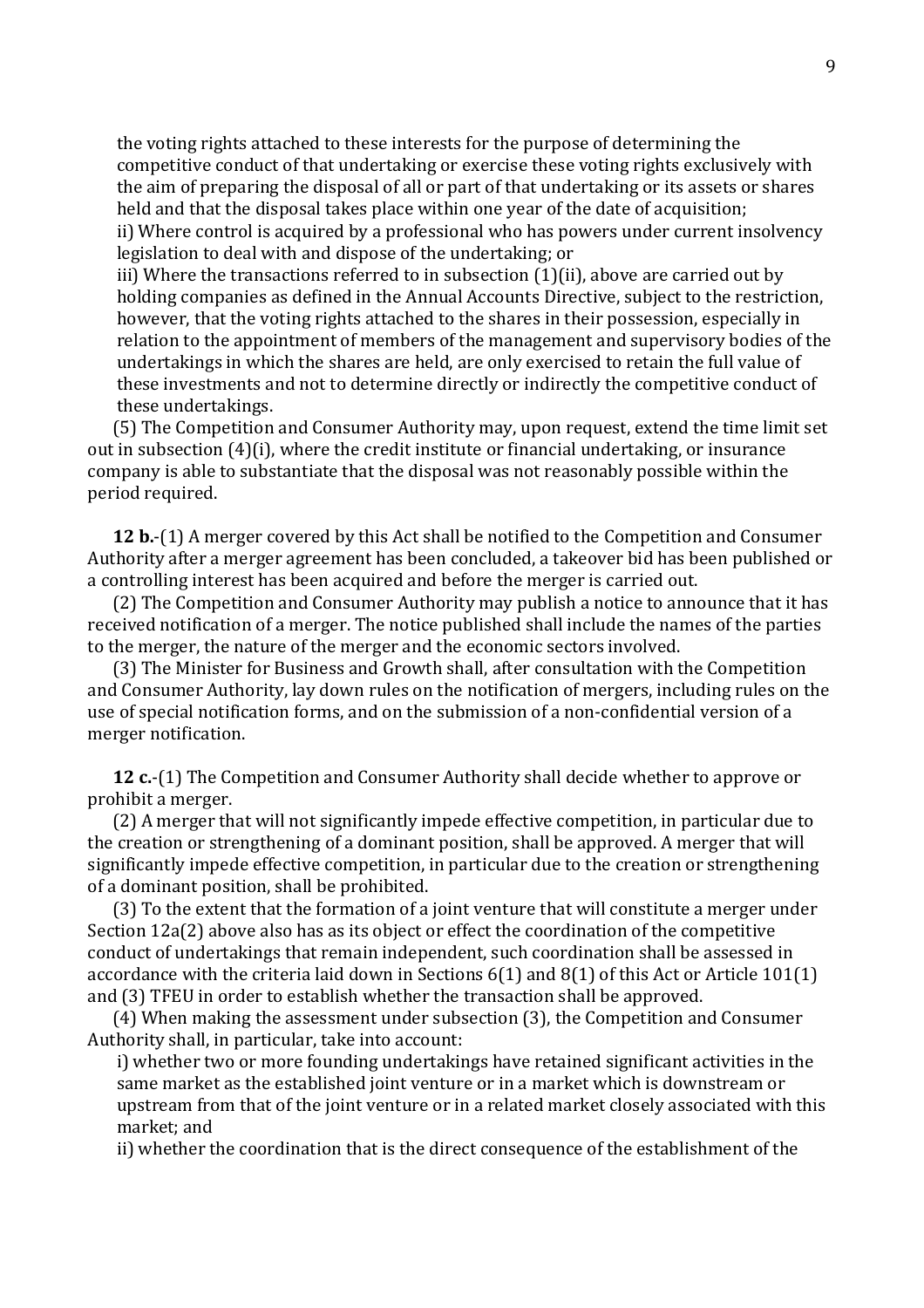joint venture in question provides a possibility for the undertakings involved to eliminate competition in respect of a substantial part of the products or services in question.

(5) A merger that is subject to the provisions of this Act shall not be carried through until it has been notified to and approved by the Competition and Consumer Authority under subsection (1) above. This shall not prevent the implementation of a public takeover bid or a series of transactions in securities, including securities that can be converted to other securities that can be traded in a market such as a stock exchange, whereby control is acquired from different sellers, cf. Section 12a, provided that the merger is notified immediately to the Competition and Consumer Authority and the acquirer does not exercise the voting rights attached to the securities in question or only does so to maintain the full value of his investment and on the basis of an exemption granted by the Competition and Consumer Authority according to subsection (6) below

(6) The Competition and Consumer Authority may grant an exemption from the provision set out in subsection (5) and in that connection make it subject to certain conditions or it may issue an order for the purpose of ensuring effective competition.

(7) The Competition and Consumer Authority may grant approval of a merger, based on a simplified procedure, if the Authority, based on the information submitted, finds that the merger will not give rise to any objections on the part of the Authority.

**12 d.**-(1) It shall be decided, no later than 25 weekdays after a complete notification has been received, cf., however, Section 12h(5), third sentence, whether a merger shall be approved, and whether the merger may be approved on the basis of a simplified procedure. The time limit referred to in subsection (1) above may be extended by up to 35 weekdays in case one or more of the undertakings involved propose commitments, including revised commitments. It shall be decided whether a further investigation of the merger shall be initiated within the time limit referred to in subsection (1) or (2).

(2) If the Competition and Consumer Authority initiates a further investigation of a merger, cf. subsection (1), third sentence, then it shall be decided within 90 weekdays after the decision to initiate a further investigation whether to approve or prohibit the merger.

(3) The time limit referred to in subsection (2) above shall be extended by up to 20 weekdays in case one or more of the undertakings involved propose commitments, including revised commitments. The time limit may only be extended if, at the time when the commitments are proposed, fewer than 20 weekdays remain until a decision should have been made under subsection (2) above, and the extension shall allow for a total of 20 weekdays for the assessment of the merger in light of the commitments.

(4) The time limit set out in subsection (2) above may furthermore be extended upon a decision of the Competition and Consumer Authority provided that the undertaking or undertakings that has or have filed the notification has or have requested or consented to the extension. An extension may not exceed 20 weekdays.

(5) If no decision has been made within the time limits provided by subsections (1)-(4) above, this shall be considered to be a decision to approve the merger, subject to subsection 6.

(6) If an undertaking involved lodges an appeal with the Danish Competition Appeals Tribunal against the procedure in a merger in which a decision under Section 12c (1) or (3) has not yet been made, the time limits in subsections (1)-(4) shall not take effect until the Competition Appeals Tribunal has made a decision regarding the appeal.

(7) If an undertaking lodges an appeal with the Danish Competition Appeals Tribunal against the requirement for submission of a full notification, cf. Section 12h(4), the time limits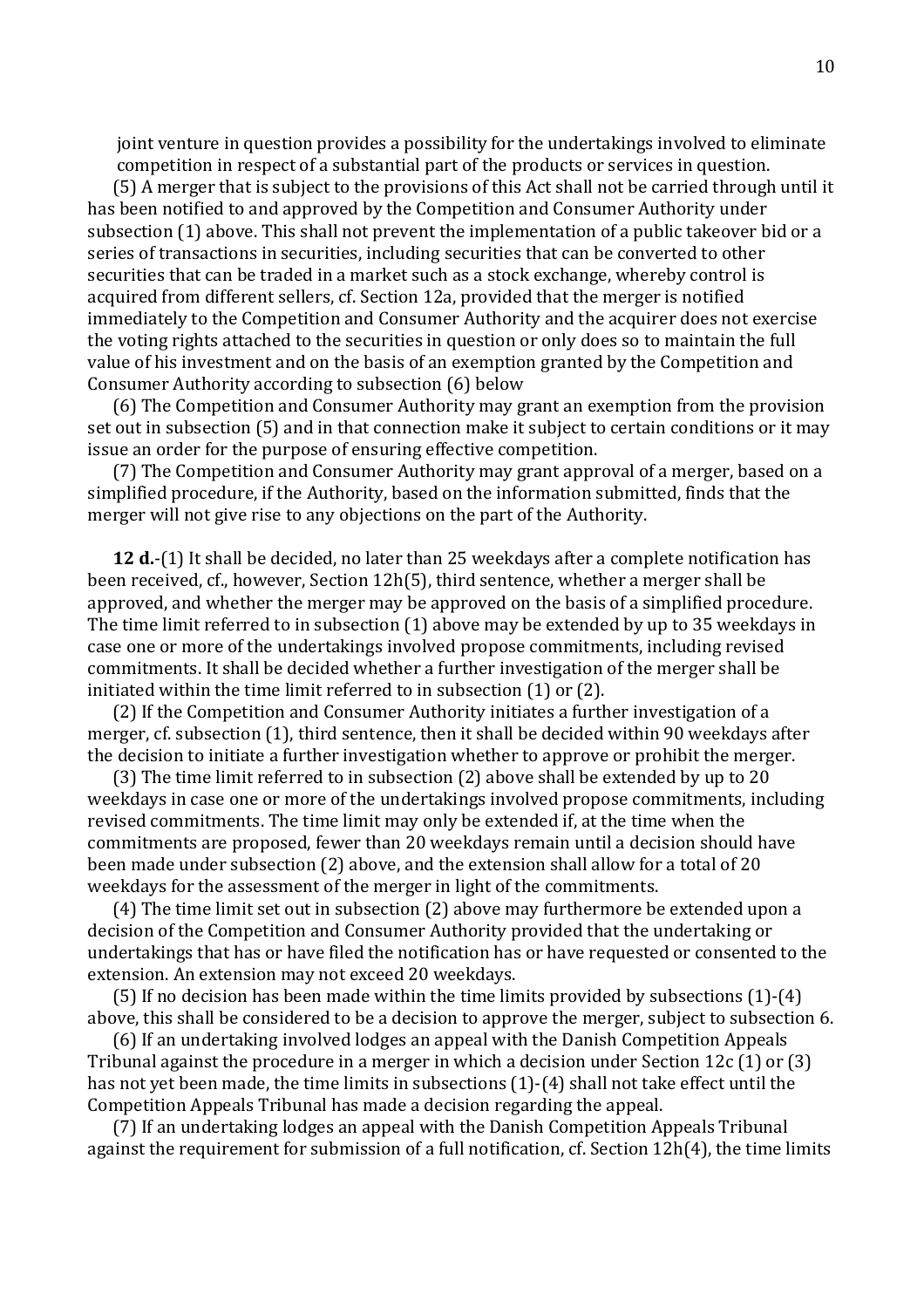in subsections (1)-(4) shall not take effect until the Competition Appeals Tribunal has made a decision regarding the appeal.

**12 e.**-(1) The Competition and Consumer Authority may attach conditions to its approval of a merger under Section 12c(2) or issue orders to ensure, for example, that the undertakings involved comply with the commitments they have accepted vis-à-vis the Competition and Consumer Authority to eliminate any anti-competitive effects of the merger.

(2) Such conditions or orders may require that the undertakings involved must

i) dispose of an undertaking, parts of an undertaking, assets or other proprietary interests; ii) grant third party access; or

iii) take other measures capable of promoting effective competition.

(3) The Competition and Consumer Authority may, after its approval of a merger, issue the orders that are necessary to ensure due and correct fulfilment of the commitments made to the Authority by the undertakings involved according to subsection (1) above.

**12 f.**-(1) The Competition and Consumer Authority may revoke its approval of a merger, when

i) its approval is based to a substantial extent on incorrect or misleading information, for which one or more of the undertakings concerned are responsible; or

ii) the undertakings concerned fail to comply with conditions or orders imposed under Section 12e(1).

(2) In case the Competition and Consumer Authority is made aware of the fact that an undertaking concerned, as part of the assessment of a merger notified according to the simplified procedure, has submitted incorrect or misleading information, the Authority may revoke its approval under Section 12c(7) and demand that within two weeks the undertakings concerned submit a full notification, cf. subsection (3), however. The Competition and Consumer Authority's assessment is subject to the time limits set out in Section 12d.

(3) However, a full notification shall not be submitted, if, at the time when the Competition and Consumer Authority revokes its approval, the undertakings involved have not taken any initiatives to implement the merger or if they have taken initiatives to implement the merger, but inform the Competition and Consumer Authority within two weeks that the merger will not be implemented.

**12 g.** The Competition and Consumer Authority may, when making a decision under Section 12c(1) to prohibit a merger that has already been carried through, issue an order that requires separation of the undertakings or assets that have been taken over or merged or cessation of joint control or any other measure capable of restoring effective competition.

**12 h.**-(1) A merger may be notified by means of either a simplified or a full notification.

(2) A fee of DKK 50,000 is payable for a simplified notification.

(3) A fee of 0.015 per cent of the aggregate annual turnover in Denmark of the undertakings involved, but not exceeding DKK 1,500,000, is payable for a full notification.

(4) If during the assessment of a simplified notification it appears that a full notification is necessary for the purpose of assessment, such full notification together with evidence of payment of a fee calculated in accordance with subsection (3) less an already paid fee according to subsection (2) shall be submitted to the Competition and Consumer Authority.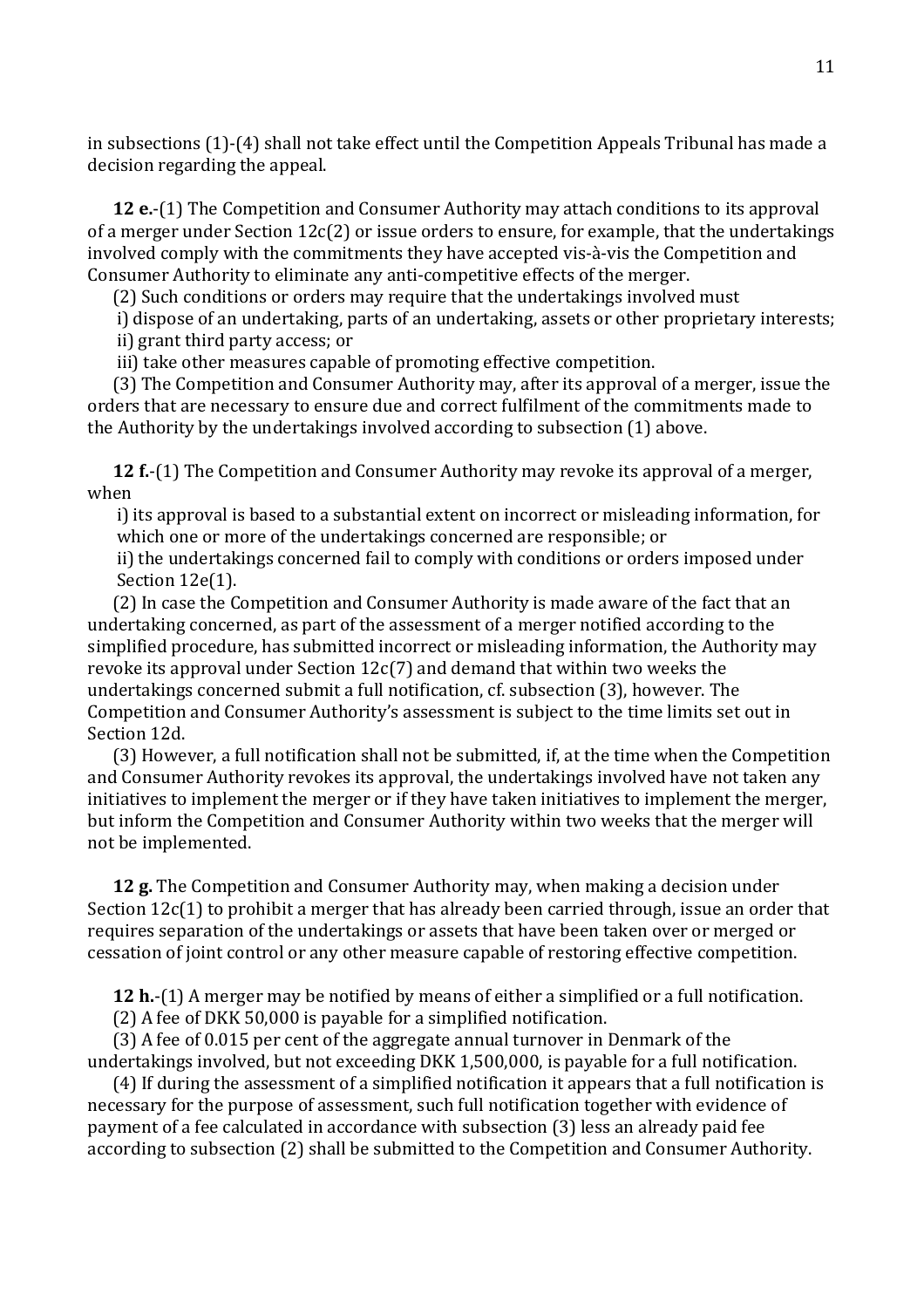(5) The fees according to subsections (2)-(4) shall be paid to the Competition and Consumer Authority at the time of the notification. Documentation of the payment shall be enclosed with the notification. The time limit in Section 12d(1) shall run from the day on which the Authority has received a full notification together with documentation of the payment of the fee.

(6) If the fee according to subsection (2) or (3) is not paid on demand, a notification of a merger shall be deemed not to have taken place. The notification of a merger shall be deemed to be repealed if, cf. subsection (4), the fee is not paid on demand or a full notification is not submitted despite a reminder.

(7) An already paid fee according to subsections (2)-(4) shall not be refunded unless i) there was no duty to notify the transaction;

ii) the notification is withdrawn before the notification is complete;

iii) the notification is withdrawn before a decision according to Section 12c(1) or (7) has been made and the withdrawal is the result of another Danish authority's refusal of permission for the undertakings involved to merge; or

iv) the Business Authority was unfounded in referring the merger to the Competition and Consumer Authority, cf. Section 12(1)(iii).

# Part 5

# *Access to documents*

**13.** The Act on Public Access to Documents in Public Files shall not apply to cases and investigations under this Act other than cases concerning the definition of rules under Section 5(2), Section 7(4) and (5), second sentence, Section 8(2), third sentence, Section 9(1), second sentence, Section 10(1), Section 11(6), Section 11a(4), second sentence, and (6), second sentence, Section 11c, Section 12(4), Section 12b(3), Section 14(5), Section 18(8), second sentence, Section 18a(3) and Section 21(3). However, Section 8 and Section 13 of the Act on Public Access to Documents in Public Files shall also apply to cases covered by this Act. In addition, sentences one and two are applicable if information obtained under this Act has been disclosed to another administrative authority.

(2) The Competition and Consumer Authority shall publish:

i) Decisions made by the said authority according to Section 2(4), first sentence, and Section 11a(3), first sentence, as well as the Competition and Consumer Authority's reasoned opinions and the relevant minister's responses according to Section 2(5), ii) The Competition and Consumer Authority's decisions made under this Act,

iii) The Competition and Consumer Authority's decisions made on behalf of the Competition and Consumer Authority<sup>i</sup> or a summary of such decisions, unless the decision is neither found to be of importance for the understanding of the Competition Act nor otherwise found to be of public interest,

iv) Judgments, settlements of fines or a summary thereof, where, subject to Section 23, a fine or a prison sentence is imposed on or accepted by an undertaking,

v) Orders made by the Competition Appeals Tribunal,

vi) Judgments passed in lawsuits, to which the Competition and Consumer Authority, the Competition Council or the Competition Appeals Tribunal is a party,

vii) Judgments which the Authority has obtained from the courts or of which it has requested copies according to Section 20(4) where such judgments concern the application of this Act or Articles 101 and 102 TFEU.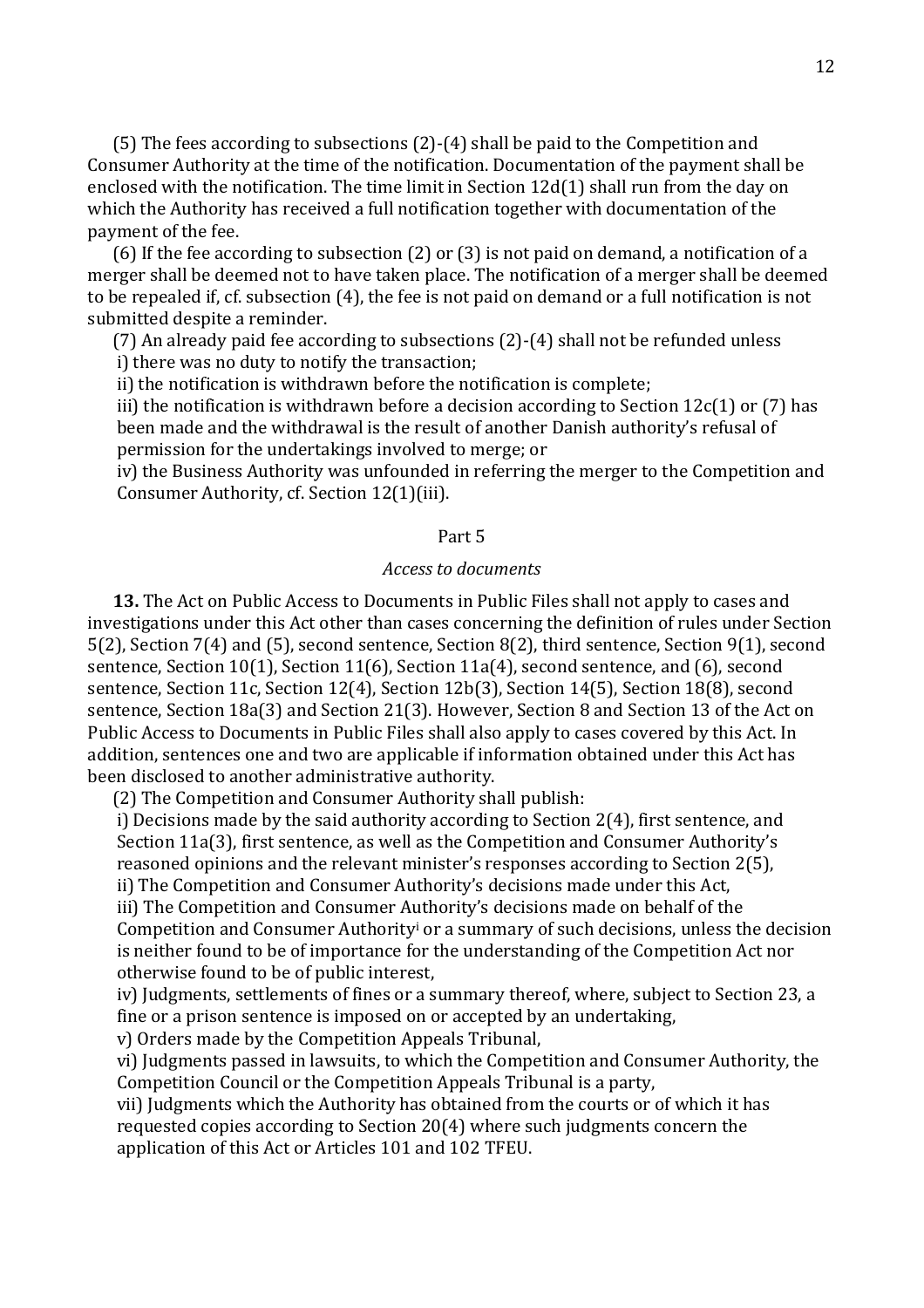(3) The Competition and Consumer Authority may also publish information concerning the Authority's activities in the area of competition.

(4) Publication of information according to subsections (2) and (3) shall not include information on technical matters, including information on research, production methods, products and operating and business secrets, where such information is of substantial financial importance to the person or undertaking concerned. Nor shall customer-related information from undertakings, which fall under the jurisdiction of the Financial Supervisory Authority, be disclosed.

(5) Any party who is required to submit information to the Competition Council may file an application to the President of the Council requesting that information that may not be disclosed or made available to the public pursuant to subsection (4) may not be disclosed to the members of the Council either. The President shall make the final decision as to the extent to and form in which the information should be disclosed.

## Part 6

### *The Competition and Consumer Authority. Organisation and powers*

**14**.-(1) The Minister for Business and Growth appoints the Competition Council and the Director General of the Competition and Consumer Authority. The Director General is appointed after consultation of the Council.

(2) The Competition Council has 7 members and is composed of

i) 4 members with insight into competition matters or other appropriate academic background,

ii) 2 members with experience from business management, and

iii) 1 member with specialized knowledge of consumer affairs.

(3) The Minister for Business and Growth appoints the members of the Competition Council for a term of up to 4 years. The members are eligible for reappointment. The Minister for Business and Growth appoints 1 President and 1 Vice-President among the members appointed in accordance with subsection (2)(i) above.

(4) The Minister for Business and Growth sets up a Consultative Group composed of up to 10 members who as a group possess broad knowledge of private and public undertakings as well as legal, economic, financial and consumer affairs. The Minister for Business and Growth appoints the members of the Group for a period of up to 4 years on proposal from socioprofessional organisations. The members are eligible for reappointment.

(5) The Competition Council lays down its own rules of procedure, subject to approval by the Minister for Business and Growth.

**15.**-(1) The Competition and Consumer Authority takes decisions according to this Act and rules adopted pursuant thereto with the exception of rules adopted pursuant to Section 11c. The Competition and Consumer Authority may take up cases on its own initiative, upon notification, on the basis of a complaint or as a result of a referral from the EU-Commission or other competition authorities in the European Union. The Authority decides if a case provides sufficient grounds to initiate an investigation or to take a decision, in particular whether the case processing should be temporarily halted or definitively stopped. The Council may also decide not to process a case where businesses have already given commitments under Section 16a (1).

(2) The Business and Consumer Authority produces competition analyses on its own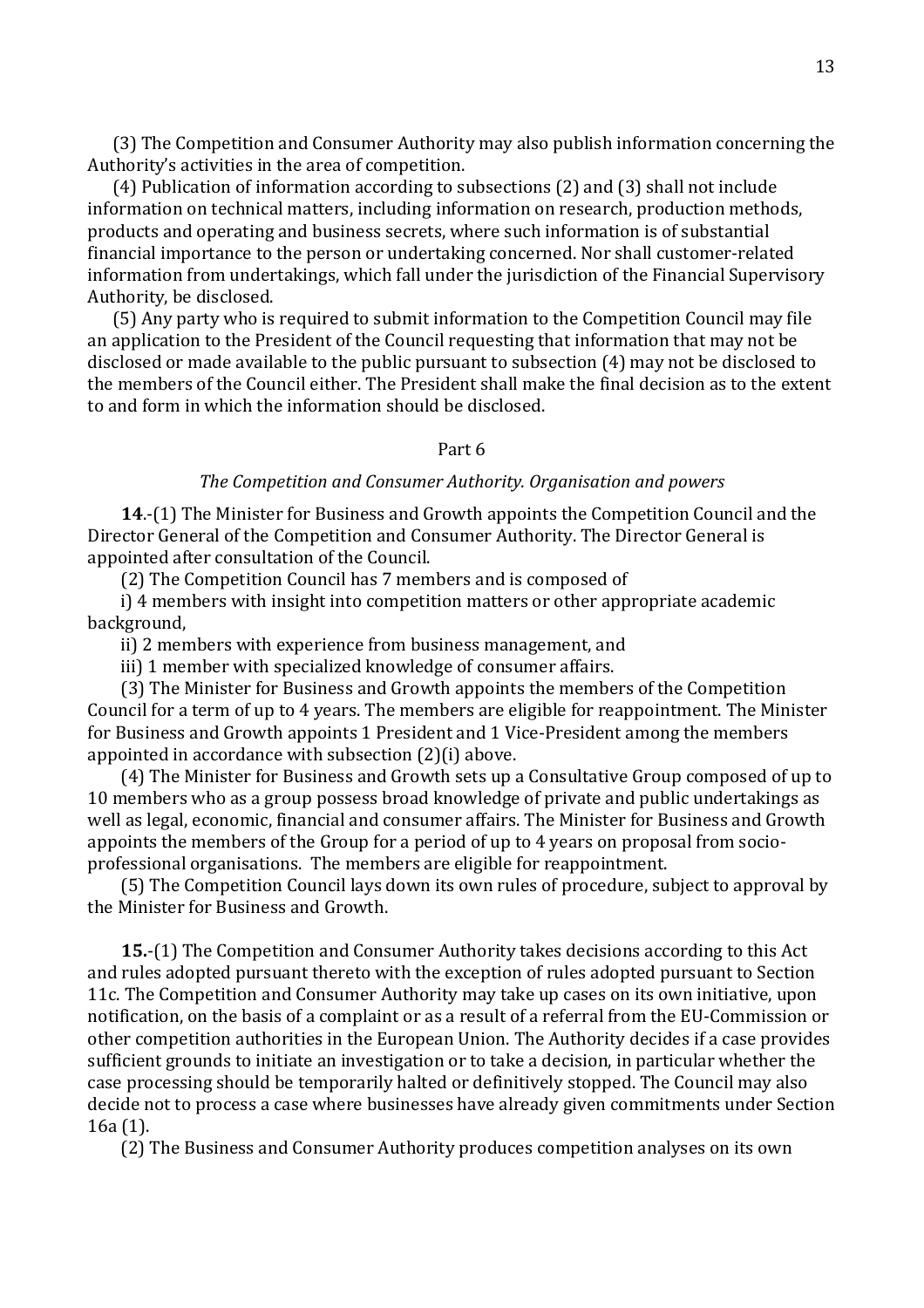initiative or upon request from the Minister for Business and Growth.

(3) The Competition Council has the overall responsibility for the Authority's administration of the Act and rules adopted pursuant thereto. In addition, the Council renders decisions in cases of principle or of particular importance. Finally, the Council approves competition analyses initiated on the initiative of the Authority.

(4) The Competition Council may delegate its power to take decisions under subsection 3, second sentence, to the Competition and Consumer Authority.

(5) The Consultative Group advises the Competition Council on the need for guidelines and analyses as well as on possible actions to prevent infringements of this Act and may direct the Council's attention to particular competition concerns in a market.

**15 a**.-(1) Under the Public Administration Act, the right to access to information for the parties to a case shall only comprise the part of the correspondence and exchange of documents between the European Commission and the competition authorities of the Member States, or between the competition authorities of the Member States, which contains information about factual circumstances of a case that are of substantial importance for its decision.

(2) In cases in which an order is issued, or in which a commitment is made binding, the Competition and Consumer Authority shall issue a preliminary statement of objections and a statement of objections. The time limit for the issuing of a statement by the parties regarding a preliminary statement of objections is two weeks. If an order is issued in accordance with Section 6(4), Section 10a(1) and (6), Section 11(4), Section 11a(1) or Section 11b(2), the time limit for the parties to issue a statement of objections is six weeks. In the cases mentioned in the third sentence above, in which a party shall be heard further as required under the Public Administration Act, the time limit for issuing a statement shall be three weeks, unless the case has already been before the Competition Council. The first through fourth sentences shall not apply to cases in which a decision is made under the provisions of Part 4 of this Act.

**15 b**.-(1) The Minister for Business and Growth may lay down specific rules to the effect that written communication to and from the authorities regarding matters that are covered by this Act or by rules issued pursuant to this Act shall take place digitally.

(2) The Minister for Business and Growth may lay down specific rules on digital communication, including the use of specific IT systems, special digital formats and digital signatures etc.

(3) A digital message must be regarded as having arrived when it is available to the receiver of the message.

(4) The Minister for Business and Growth may lay down rules to the effect that the authorities may issue decisions and other documents in accordance with this Act or rules issued pursuant to this Act without signatures, with mechanically or similarly reproduced signatures, or using a technique that ensures the unambiguous identification of the person who has issued the decision or document. Such decisions and documents shall be equivalent to decisions and documents with personal signatures.

**15 c.** The Competition and Consumer Authority may process cases and make decisions in English if so requested by the parties to whom a decision is addressed and the regard for the parties to the case does not decisively make the use of English inadvisable. If the Competition and Consumer Authority has made a decision in English, a Danish summary of the decision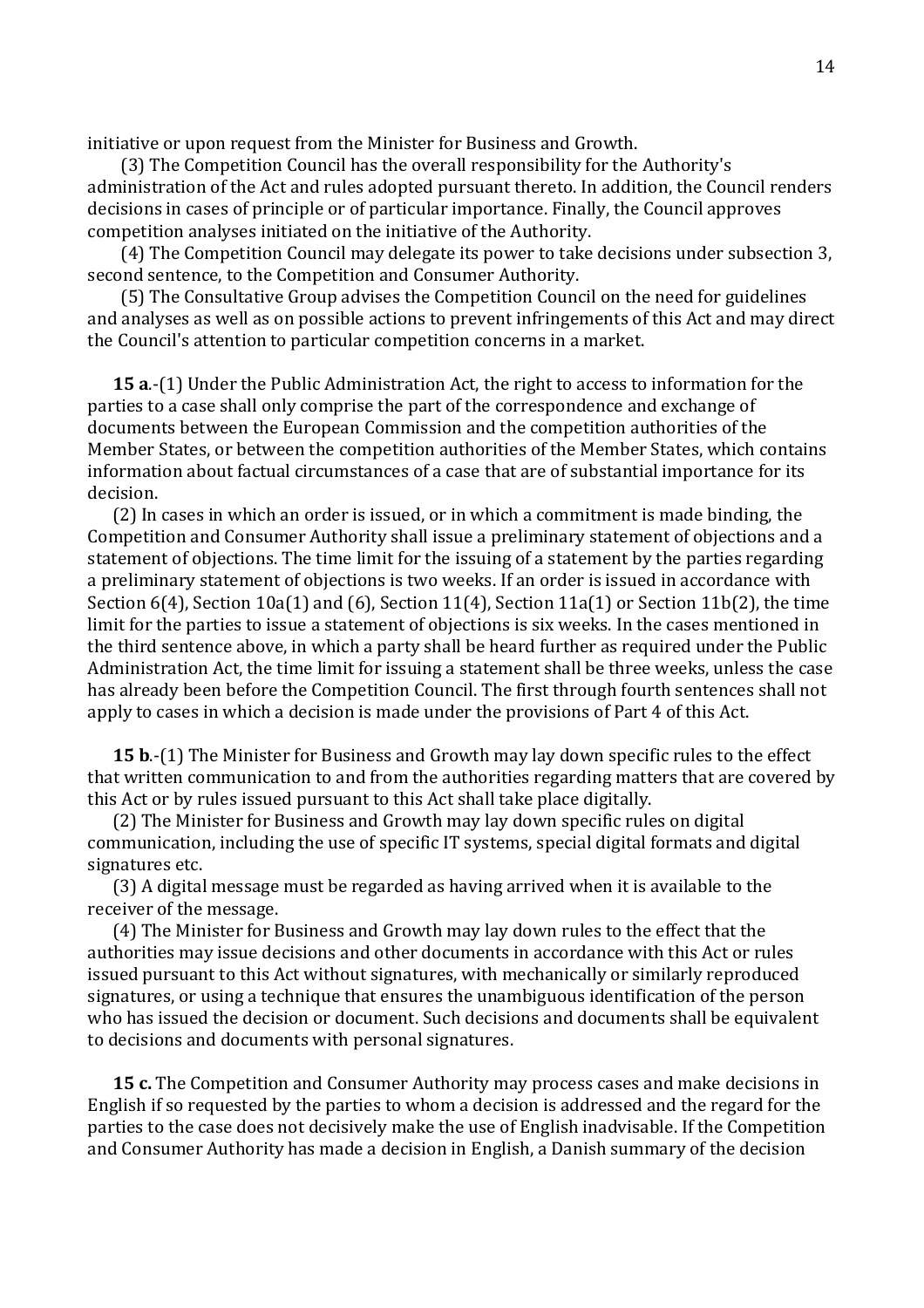shall be available.

**15 d.**-(1) The Competition and Consumer Authority may carry out investigations of a specific business sector or certain types of agreements in different sectors (sector inquiries) in order to gain an insight into the competition situation in the sector or sectors concerned.

(2) The provisions of Sections 17 and 18 of this Act shall similarly be applicable to the Competition and Consumer Authority's investigations under subsection (1) above.

(3) The Competition and Consumer Authority may subject to the limitations in Section 13(4) publish the results of investigations carried out according to subsection (1) above.

**15 e.** The Competition and Consumer Authority may publish documents that are part of the case processing and for which a third party's comments are required. Section 13(4) shall also apply on publication.

**16.**-(1) The orders which the Competition and Consumer Authority may issue under Section 6(4), first sentence, or Section 11(4), first sentence, or with reference to Article 101 or 102 TFEU, cf. Section 24(1), with a view to put an end to infringements may include an obligation:

i) to terminate agreements, decisions, trading conditions etc. in full or in part; ii) not to exceed stated prices or profits, or to calculate prices or profits according to specified calculation rules;

iii) for one or more of the undertakings concerned to sell to specified buyers on the conditions usually applied by the undertaking in comparable sales. The undertaking is, however, always entitled to demand cash payment or adequate security;

iv) to grant access to an infrastructure facility which is necessary for the marketing of a product or service.

(2) The Competition and Consumer Authority may issue orders that are required to ensure the timely and correct execution of the orders that the Authority has issued under subsection (1).

**16 a.**-(1) The Competition and Consumer Authority may order commitments (remedies) made by undertakings which meet the Authority's concerns in relation to Section 6(1), Section 11(1) or Article 101 or 102 TFEU, cf. Section 24(1), to be binding. A commitment may be limited in time.

(2) The Competition and Consumer Authority may issue orders necessary to ensure timely and correct fulfilment of the binding commitments, cf. subsection (1) above.

(3) The Competition and Consumer Authority may revoke a decision under subsection (1) if

i) the facts of the situation have changed in any respect that was important for the decision;

ii) the conduct of the parties to an agreement etc. is contrary to the commitments made; or iii) the decision has been based on incorrect or misleading information from the parties to the agreement etc.

**17.**-(1) The Competition and Consumer Authority may demand all the information, including accounts, accounting records, transcripts of books, other business documents and electronic data, which it deems necessary to carry out its tasks under this Act or to decide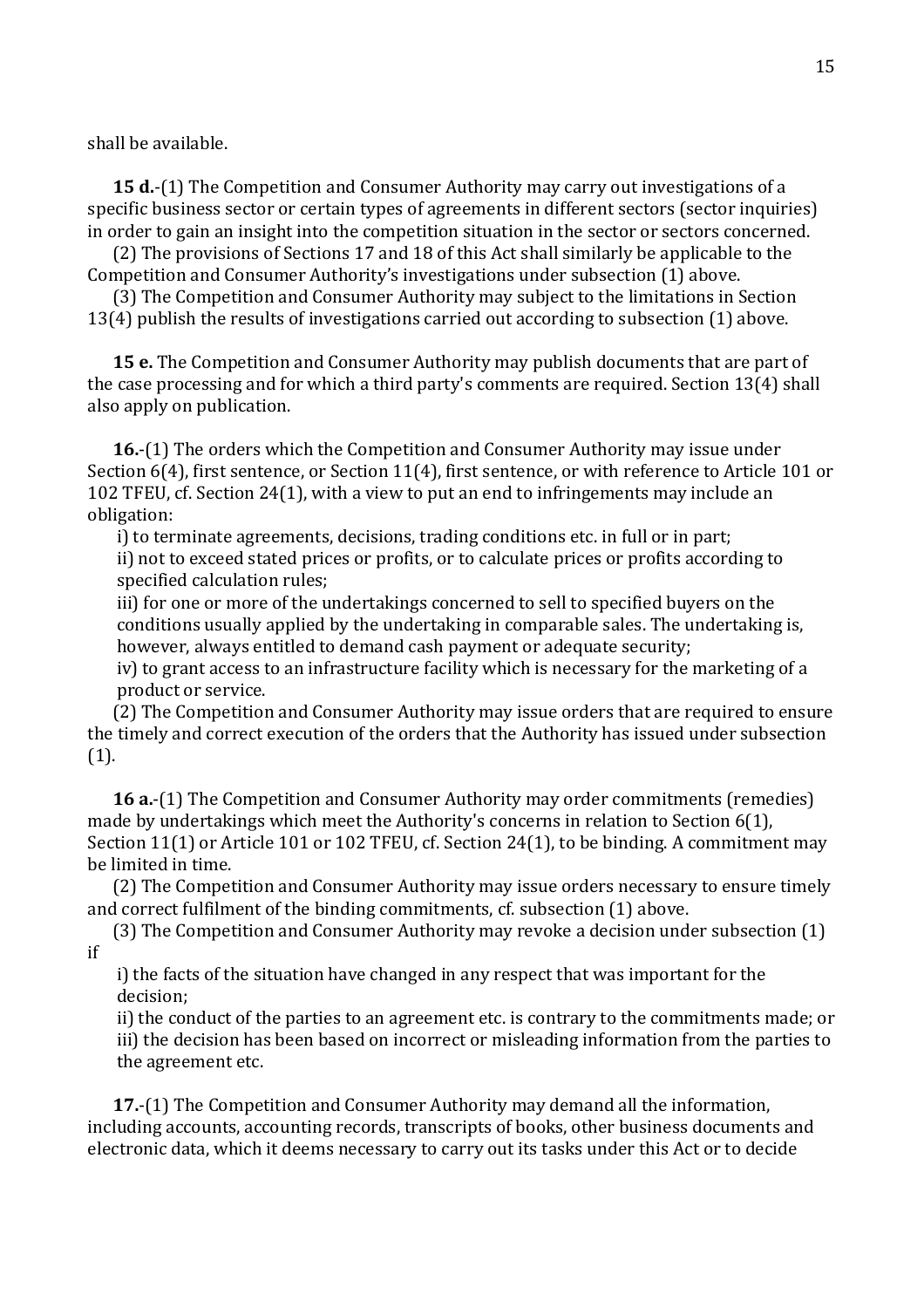whether the provisions of this Act shall apply to a certain situation.

(2) With a view to applying Articles 101 and 102 TFEU or Articles 53 or 54 of the EEA Agreement, the information referred to in subsection (1) may also be demanded for use in the Competition and Consumer Authority's assistance to the European Commission and other competition authorities of the European Union or the EEA area.

**18.** -(1) For the purpose of its activities, the Competition and Consumer Authority may conduct inspections, which will give the Authority access to the premises and means of transport of an undertaking or association for the purpose of gaining insight into and making copies of information kept on the site, including accounts, accounting records, books and other business documents, regardless of the information medium used. In connection with inspections, the Competition and Consumer Authority may request oral statements and demand that persons included in the scope of the investigations show the contents of their pockets, bags, etc. to enable the Competition and Consumer Authority to obtain knowledge of such contents and, if necessary, take copies thereof.

(2) If the information of an undertaking or an association is stored or processed by an external data processor, the Competition and Consumer Authority is entitled to be given access to the premises of the external data processor to gain insight into and make copies of the information stored on the site according to subsection (1). It shall be a precondition for such access that it is not possible for the Competition and Consumer Authority to obtain the information concerned directly from the undertaking or association that is the target of the inspection.

(3) The Competition and Consumer Authority's inspections may only be carried out on the basis of a previously obtained court order and against due proof of the investigators' identity.

(4) The Competition and Consumer Authority may obtain a copy of the data content from electronic media covered by the inspection for subsequent review of the copy. The data obtained must be sealed or otherwise protected against reading before the inspection is finished. The undertaking which is the target of an inspection may demand that itself or a representative appointed by the undertaking shall be present when the data obtained are made available for reading and during the Authority's review of the material obtained. The Competition and Consumer Authority is obligated, no later than 40 weekdays after the completion of the inspection, to deliver a copy of the information that the Authority may have extracted from the data obtained from the undertaking which is the target of the investigation. When the review of the data obtained has been completed, the data shall be secured against reading. The data obtained shall be deleted if, in the Authority's assessment, the material does not contain evidence of any infringement of the competition rules. If the Competition and Consumer Authority decides to proceed with the case, the data obtained shall be deleted when the case has been finally decided.

(5) If the conditions of the undertaking or association make it impossible for the Competition and Consumer Authority to get access to or make copies of the relevant information cf. subsections (1), (2) and (4) on the day when the inspection is carried out, the Competition and Consumer Authority is entitled to seal off the relevant business premises and information for up to three weekdays thereafter.

(6) The Competition and Consumer Authority is entitled on the same conditions as in subsection (5) above to take the information or the medium on which it is stored away for copying. The material which the Competition and Consumer Authority has removed must be returned to the undertaking or association together with a set of copies of the information the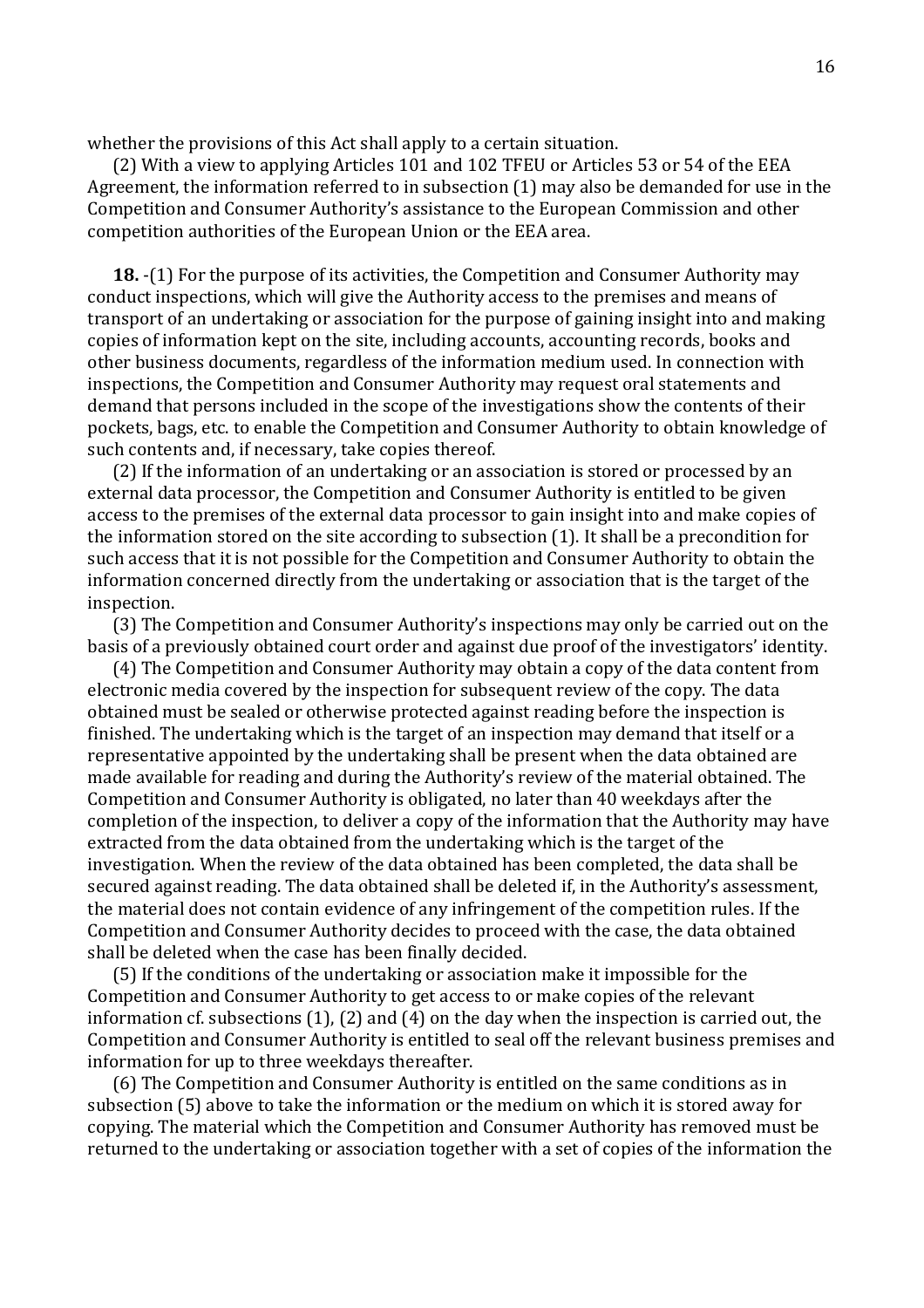Authority has extracted for its further examinations, no later than three weekdays after the day of the inspection.

(7) In special cases, the time limits in subsections (4), (5) and (6) may be extended.

(8) The police shall provide assistance when the Competition and Consumer Authority exercises the powers assigned to it under subsections (1), (2) and (4)-(6). The Minister for Business and Growth may, by agreement with the Minister of Justice, lay down specific rules on such assistance.

(9) The Competition and Consumer Authority may conduct inspections to grant assistance to the European Commission and other competition authorities of the European Union in connection with these authorities' application of Articles 101 and 102 TFEU. The provisions of subsections (1)-(8) above shall apply correspondingly.

**18 a.**-(1) The Competition and Consumer Authority may, subject to reciprocity, disclose information covered by the Competition and Consumer Authority's duty of confidentiality to other competition authorities, if such information is necessary to assist the enforcement of the competition rules by these authorities, and if the Authority thereby fulfils Denmark's bilateral or multilateral obligations.

(2) If such information is disclosed to authorities under subsection (1), the Competition and Consumer Authority shall make the disclosure subject to the following conditions:

i) The recipient must be under a similar duty of confidentiality;

ii) The information disclosed may exclusively be used for the purposes set forth in a bilateral or multilateral agreement where the disclosure takes place according to such an agreement; and

iii) The information disclosed may only be divulged with the express consent of the Competition and Consumer Authority and only for the purposes covered by the consent.

(3) The Minister for Business and Growth may lay down specific rules on the Competition Authority's disclosure to foreign authorities of information covered by the Competition Authority's duty of secrecy.

**18 b.**-(1) If, according to a preliminary assessment, an agreement or conduct is deemed to be in breach of Section 6(1), Section 11(1), or Article 101(1) or Article 102(1) TFEU, and if it is deemed that there is the risk of serious restriction of competition, unless quick action is taken, the Competition and Consumer Authority may issue an order, cf. Section 16, with a view to terminate the restricting effects of the agreement or conduct.

(2) No later than 10 weekdays after having issued an order in accordance with subsection (1) the Competition and Consumer Authority shall bring the order before the Competition Appeals Tribunal in order to have it affirmed, subject to subsection (3). If it is not submitted before the time limit, the decision shall be repealed.

(3) An order under subsection (1) shall apply from the time of the Competition Appeals Tribunal's affirmation until the Competition and Consumer Authority has made a decision as to whether there is an infringement of the law, or until the Competition and Consumer Authority has made binding the commitments offered by the undertakings, cf. Section 16a(1). If, before the expiry of the time limit in subsection (2), a party waives the demand to have the Competition and Consumer Authority's decision brought before the Competition Appeals Tribunal, the order shall be applicable from the time the Authority receives that party's waiver.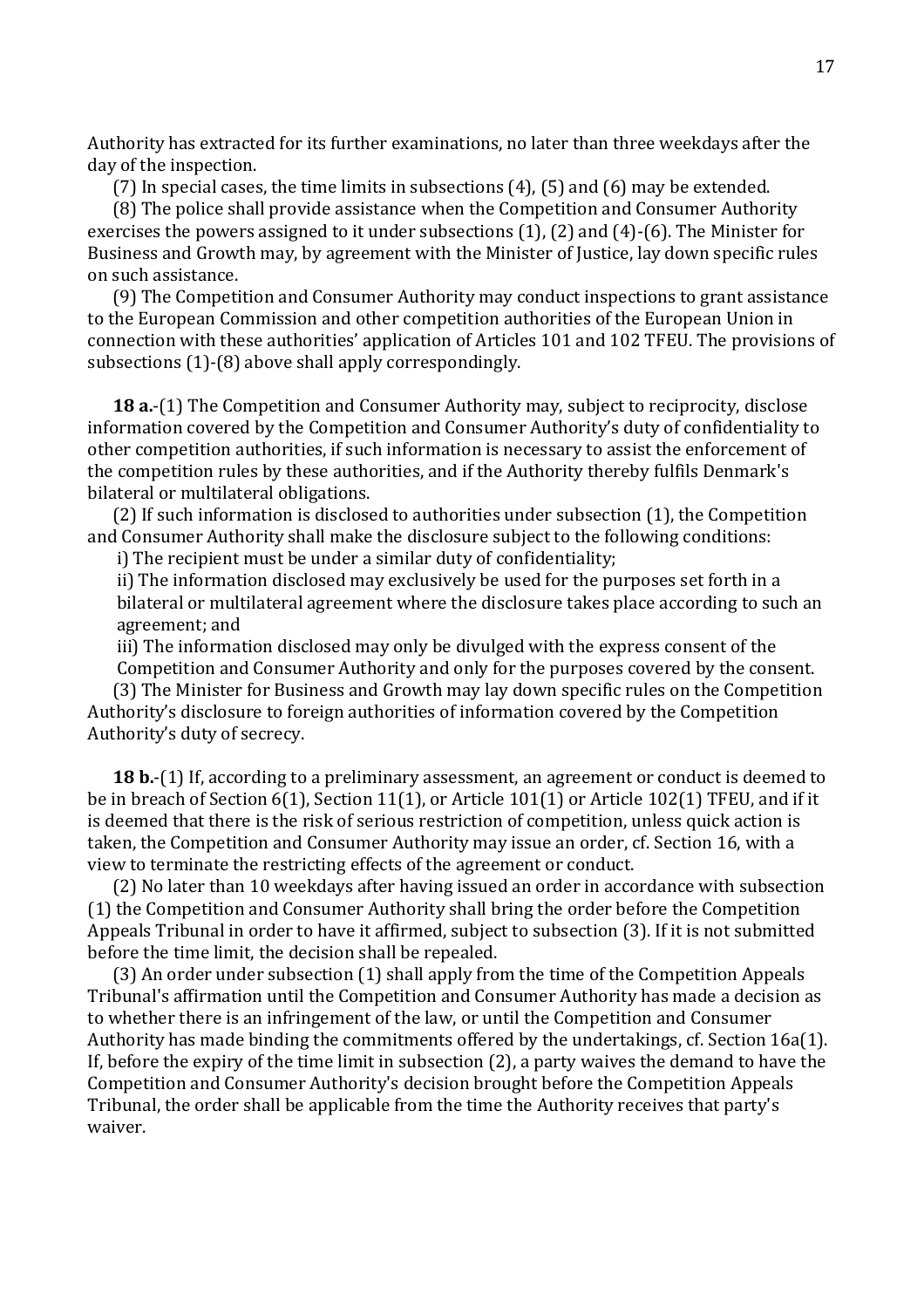### *Appeals*

**19.**-(1) Decisions according to Section 2(1), Section 3, first sentence, Section 5(1), Section 6(1), Section 6(4), first sentence, Section 7(1)-(3), Section 8(2), first sentence, and subsection (3), second sentence, and subsections (4) and (6), Section 9(1), first sentence, Section 10(2), Section 10a(1) and (6), Section 11(1) and (2), Section 11(4), first sentence, Section 11(5), Section 11a(1) and (6), first sentence, Section 11b(2), Section 12a(5), Section 12b(1), Section 12c(1), first sentence, Section 12c(2), (3), (6) and (7), Section 12d(5), Section 12e(1) and (3), Section 12f, Section 12g, Section 12h(4), Section 13(4), Section 16, Section 16a(2) and (3) and Section 24(2), cf. subsection (1), may be appealed to the Competition Appeals Tribunal.

(2) An appeal according to subsection (1) may be lodged by:

i) the party to whom the decision is directed.

ii) Another party who has an individual and substantial interest in the case. This does, however, not apply to decisions made by the Competition and Consumer Authority according to Section 12a(5), Section 12b(1), Section 12c(1) (2), (3), (6) and (7), Section 12d(5), Section 12e(1) and (3), Section 12f, Section 12g, Section 12h(4) and Section 16a(2) and (3) of this Act.

(3) Decisions according to Section 15(1), third and fourth sentence, cannot be appealed to the Competition Appeals Tribunal.

(4) An appeal against a decision under Section 13(4) shall stay the proceedings. An appeal against other decisions may be granted a stay of proceedings by the Competition and Consumer Authority or the Competition Appeals Tribunal.

(5) The Competition Appeals Tribunal may handle cases and make decisions in English if so requested by the addressees of the decision and the regard for the parties to the case does not decisively make the use of English inadvisable. If the Competition Appeals Tribunal has made a decision in English, a Danish summary of the decision shall be available. If the Competition and Consumer Authority has dealt with a case in English or made a decision in English under Section 15c, these documents shall be the basis of the Tribunal's hearing of the appeal regardless of whether the Tribunal's hearing and decision are conducted or made in English.

(6) The Competition Appeals Tribunal may deal with decisions that the Competition and Consumer Authority makes pursuant to Section 18b(1).

**20.**-(1) Decisions made by the Competition and Consumer Authority under this Act may not be brought before any other administrative authority than the Competition Appeals Tribunal and may not be brought before the courts of law until the Appeals Tribunal has made its decision.

(2) Appeals shall be lodged with the Competition Appeals Tribunal within four weeks after a decision has been communicated to the party concerned. When special reasons so warrant, the Competition Appeals Tribunal can disregard exceeding of the appeal time limit.

(3) The decision of the Competition Appeals Tribunal may be brought before the courts no later than eight weeks after the party in question has been notified about the decision. If submission is not made within the time limit, the decision by the Competition Appeals Tribunal is final.

(4) Copies of judgments passed by a court concerning the application of this Act or Articles 101 and 102 TFEU shall be submitted to the Competition and Consumer Authority by the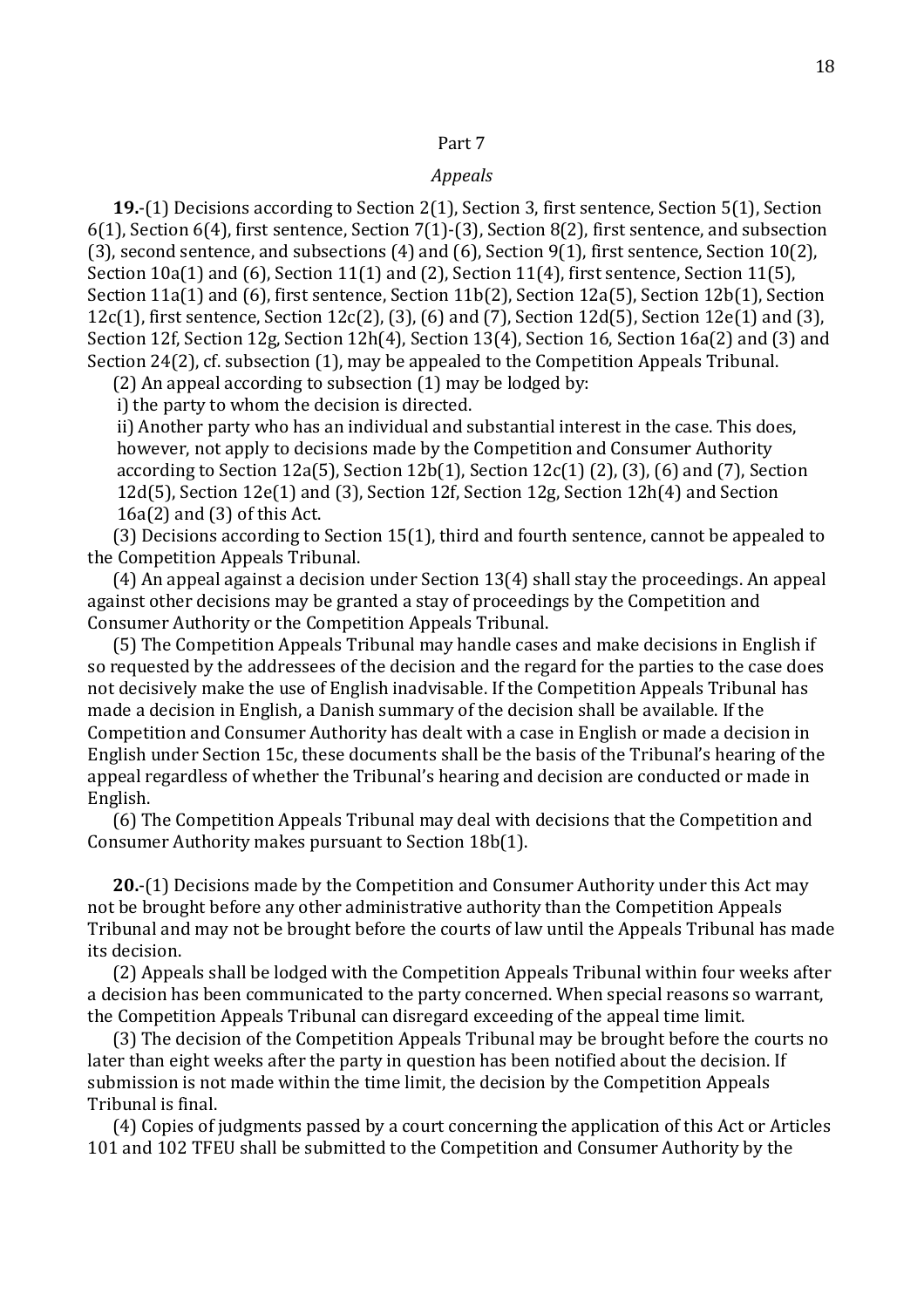court, however, in criminal cases by the State Prosecutor for Serious Economic Crime. The Competition and Consumer Authority shall inform the European Commission of judgments concerning Articles 101 and 102 TFEU.

**21.**-(1) The Competition Appeals Tribunal shall consist of a President, who shall be a Supreme Court Judge, and four other members, of whom two shall be legal experts while two shall be economic experts. The President may, in case of his own absence, authorise one of the members with legal expertise to replace the President.

(2) The President and the members shall be appointed by the Minister for Business and Growth. They shall be independent of commercial interests. Their appointment shall cease by the end of the month in which they will be 70 years old. The President or a member can, however, finish the processing of cases being processed by the Competition Appeals Tribunal on expiry of the term of the person concerned.

(3) The Minister for Business and Growth shall lay down rules on the activity of the Appeals Tribunal, including rules on the fees chargeable for bringing decisions before the Appeals Tribunal.

### Part 8

# *Penalty and leniency provisions*

**22.** The Minister for Business and Growth or an authority empowered by the Minister may impose daily or weekly penalty payments on any party who fails to

i) submit information demanded by the Competition and Consumer Authority under this Act;

ii) comply with conditions imposed or an order issued under this Act; or

iii) fulfil a commitment that has been made binding according to Section 16a(1).

**23.**-(1) Unless a more severe penalty under subsection (3) or under other legislation is applicable, a party shall be punished with a fine if, intentionally or with gross negligence, that party

i) infringes Section 6(1);

ii) fails to comply with a condition attached to a decision under Section 8(3), second sentence, or subsection (4), second sentence;

iii) fails to comply with an order issued according to Section 10a(1) or (6);

iv) infringes Section 11(1);

v) fails to comply with an order issued according to Section 11a(1) or Section 11b(2); vi) fails to notify a merger under Section 12b(1) or fails to submit a full notification before the expiry of the time limit referred to in Section 12f(2);

vii) implements a merger despite the prohibition against implementation, cf. Section 12c(2), or infringes the prohibition against implementation of a merger prior to a clearance, cf. Section 12c(5), first sentence, fails to comply with a condition imposed or an order issued according to Section 12c(6) or Section 12e(1) or (3) or fails to comply with an order issued according to Section 12g;

viii) fails to comply with an order issued according to Section 6(4), first sentence, or Section 11(4), first sentence, cf. Section 16;

ix) fails to comply with a commitment that has been made binding according to Section 16a(1);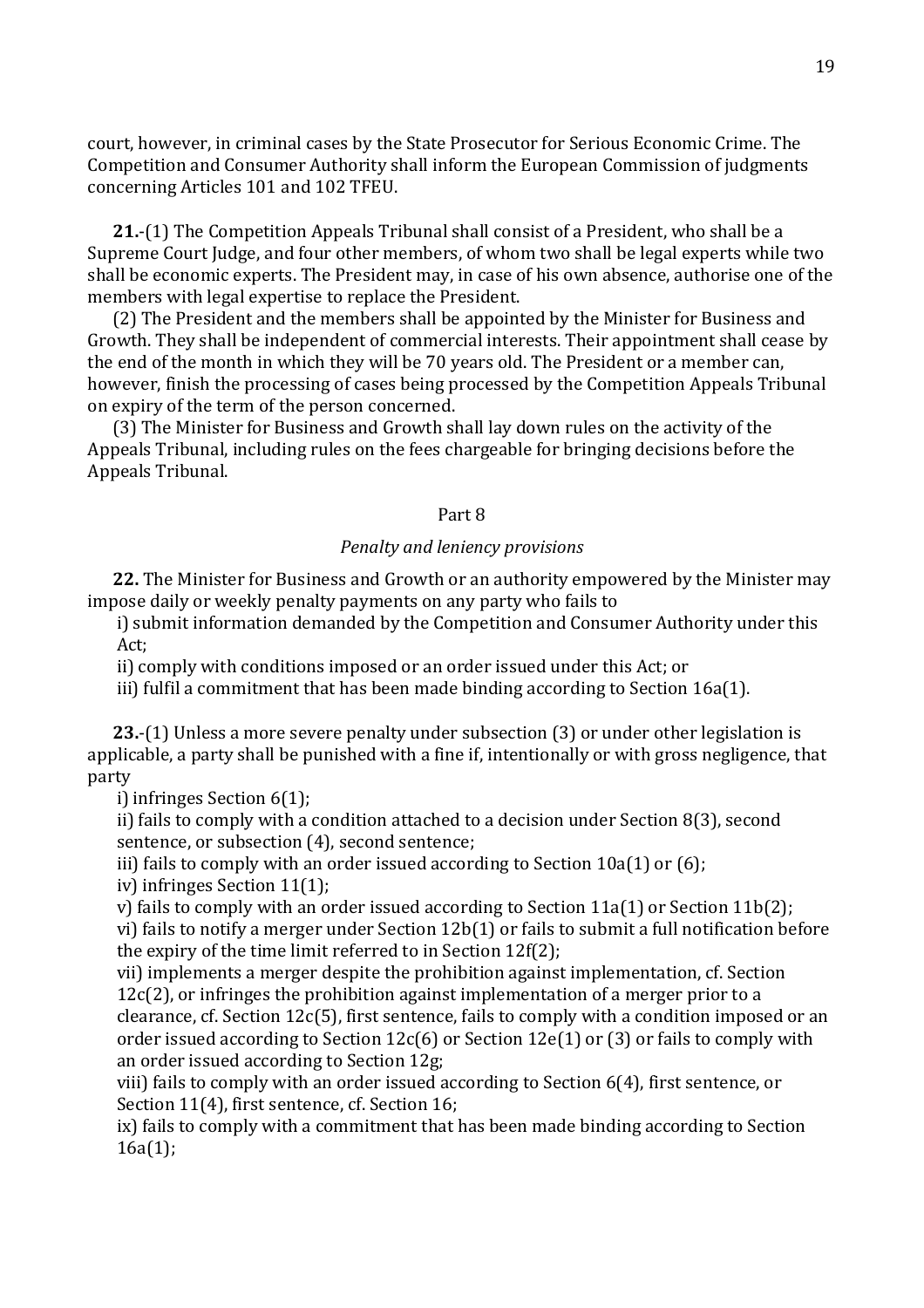x) fails to comply with an order issued according to Section 16a(2);

xi) fails to comply with a requirement according to Section 17;

xii) provides incorrect or misleading information to the Competition and Consumer Authority, the Competition Council or the Competition Appeals Tribunal or conceals matters of importance for the case or sector inquiry according to Section 15d for which the information is obtained;

xiii) fails to comply with an order under Section 18b(1), or

xiv) infringes Article 101(1) or Article 102 TFEU, cf. Section 24(1) of this Act.

(2) Subsection (1)(i), above shall not apply from the date when an agreement etc. has been notified to the Competition and Consumer Authority according to Section 8(2) or (4) above and until the Authority has communicated its decision according to Section 8(2), (4) or (5).

(3) The punishment for anyone who acts in breach of Section 6(1) of this Act or Article 101(1) TFEU, cf. Section 24(1), by entering into a cartel agreement, cf. second sentence, may increase to imprisonment for up to one year and six months if the breach is intentional and of a grave nature, especially due to the extent of the infringement or its potentially damaging effects. In this Act, a cartel agreement under first sentence shall mean an agreement, concerted practice or decision between undertakings, operating at the same level of trade, on

i) prices, profits etc. for the sale or resale of goods or services,

ii) restrictions on production or sales,

iii) sharing of markets or customers, or

ix) coordination of bids.

(4) Criminal liability may be imposed on companies etc. (legal persons) under the provisions of Part 5 of the Criminal Code.

(5) When meting out a penalty to be imposed in accordance with this Act, consideration shall be given to the gravity of the infringement and its duration. When meting out a penalty to be imposed on legal persons, consideration shall also be given to the legal person's turnover.

(6) The period of limitation for penalties consisting of a fine is five years.

**23 a.**-(1) Anyone who acts in breach of Section 6 of this Act or Article 101(1) TFEU by entering into a cartel agreement shall upon application be granted withdrawal of the charge that would otherwise have led to a fine or imprisonment being imposed for participating in the cartel, in case the applicant, as the first one, approaches the authorities about the cartel, submitting information that was not in the possession of the authorities at the time of the application, and who

i) before the authorities have conducted an inspection or a search regarding the matter in question, gives the authorities specific grounds to initiate an inspection or conduct a search or inform the police of the matter in question; or

ii) after the authorities have conducted an inspection or a search regarding the matter in question, enables the authorities to establish an infringement in the form of a cartel.

(2) Withdrawal of the charge shall be granted only if the applicant

i) cooperates with the authorities throughout the entire course of the case;

ii) brings his participation in the cartel to an end no later than by the time of application, and

iii) has not coerced any other party into participating in the cartel.

(3) If an application for withdrawal of the charge does not meet the requirements set out in subsection (1)(i) or (ii), the application shall be treated as an application for reduction of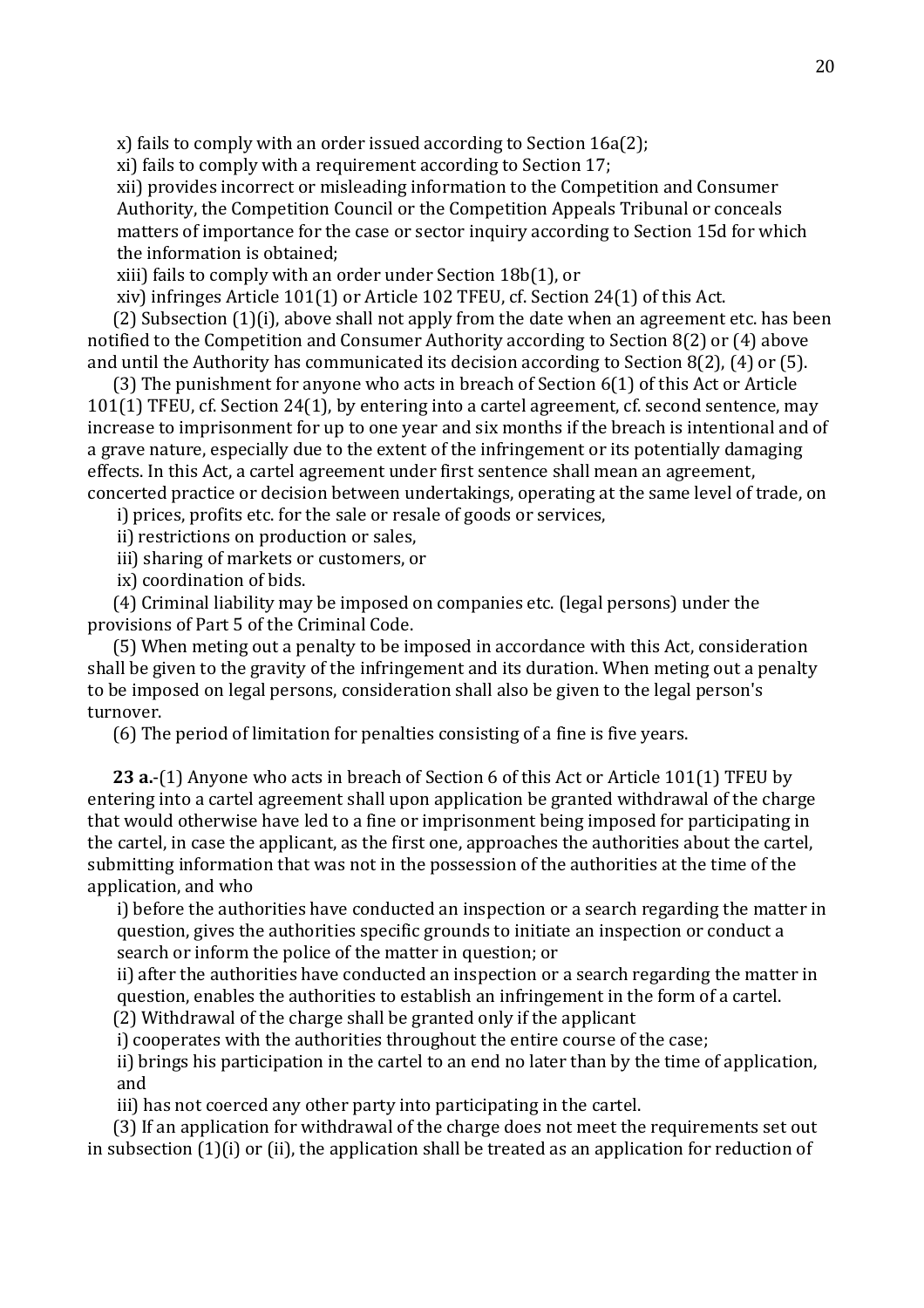the penalty as set out in subsection (4).

(4) Anyone who acts in breach of Section 6 of this Act or Article 101(1) TFEU by entering into a cartel agreement shall be granted a reduction of the fine that would otherwise have been imposed for participation in the cartel, if the applicant

i) submits information about the cartel that constitutes significant added value compared to the information already in the possession of the authorities, and

ii) satisfies the requirements specified in subsection (2).

(5) The penalty reduction for the first applicant who satisfies the requirements set out in subsection (4) shall be 50 per cent of the fine that would otherwise have been imposed on the party concerned for participating in the cartel. The penalty reduction for the second applicant who satisfies the requirements of subsection (4) shall be 30 per cent. The penalty reduction for subsequent applicants who satisfy the requirements of subsection (4) shall be up to 20 per cent.

(6) Applications for leniency shall be submitted to the Competition and Consumer Authority. In cases where the State Prosecutor for Serious Economic and International Crime has charged persons or undertakings or initiated criminal investigations into an alleged infringement in the form of a cartel, an application for leniency may also be submitted to the State Prosecutor for Serious Economic and International Crime.

(7) An application filed under subsection (6) shall be considered according to the following procedure:

i) the authority that receives the application as set out in subsection (6) shall issue an acknowledgement of receipt.

ii) the competent authority, as referred to in subsection (8) below, shall issue a conditional assurance containing a statement of whether the requirements in subsections (1) or (4) are satisfied, and stating whether at this point there is reason to reject the application because the requirements in subsection (2) are not found satisfied. iii) when the case has been finally examined and assessed, the competent authority shall indicate, as set out in subsection (9), whether the applicant satisfies the requirements in subsection (2) and, if so, grant leniency in accordance with the conditional assurance issued to the applicant under paragraph ii).

(8) The conditional assurance shall be issued by the authority that received the application under subsection (6). Before the conditional assurance is issued under subsection (7)(ii), it shall have been discussed between the Competition and Consumer Authority and the State Prosecutor for Serious Economic and International Crime. A conditional assurance for withdrawal of the charge may only be issued if the authorities agree to do so.

(9) An assurance of withdrawal of the charge under subsection (7)(iii), shall be issued by the State Prosecutor for Serious Economic and International Crime after consultation with the Competition and Consumer Authority. An assurance of a penalty reduction under subsection (7)(iii), shall be issued by the authority that, in the case in question, issues an administrative notice of a fine or brings the case before the courts. Before an assurance of a penalty reduction may be issued, the other authority shall be consulted.

(10) Different undertakings cannot submit a joint application for leniency, unless the applicants are associated members of a group of companies and the application specifies the companies that it is intended to comprise.

(11) An application from an undertaking or an association shall automatically cover current and former board members, senior managers and other employees, provided that each person satisfies the requirements in subsection (2). When the case has been finally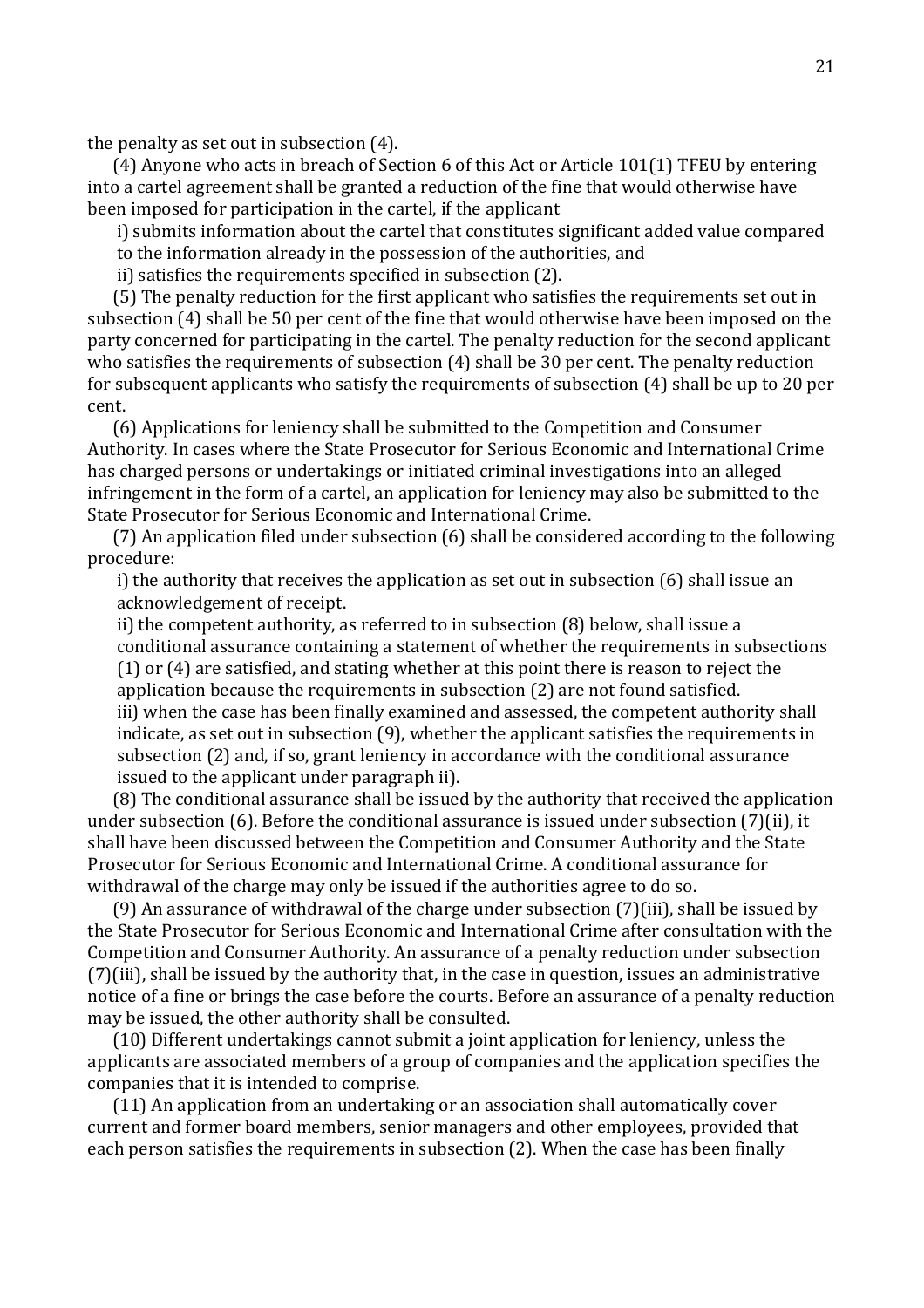examined and assessed, the competent authority as set out in subsection (9) shall indicate whether each party satisfies the requirements in subsection (2) and, if so, grant leniency in accordance with the conditional assurance issued to the undertaking or association under subsection (7)(ii).

**23 b.**-(1) In cases concerned with infringement of this Act in which the maximum penalty is a fine, the Competition and Consumer Authority may with the consent of the State Prosecutor for Serious Economic and International Crime, issue an administrative notice of a fine, indicating that the case may be settled without a trial if the offender admits being guilty and is willing to pay the fine within a specified time limit.

(2) The rules of the Administration of Justice Act setting requirements for the contents of an indictment and stipulating that anyone who has been charged has the right to remain silent shall apply correspondingly to the notice of a fine.

(3) If the fine is accepted, further proceedings shall be repealed.

### Part 9

# *EU competition rules*

**24.-**(1) Cases concerning infringement of Articles 101 and 102 TFEU, including cases involving parallel application of Sections 6 and 11 of this Act, may be dealt with by the national competition authorities if the case has a connection to Denmark. Connection to Denmark exists if agreements between undertakings, decisions within an association, concerted practices between undertakings or the conduct shown by an undertaking have anticompetitive effects on the Danish market, or if an undertaking located in Denmark is involved in an agreement etc. which has anti-competitive effects in the European Union.

(2) The provisions set out in Parts 5 - 8 of this Act are, in addition, applicable to the exercise of the powers assigned to the Competition and Consumer Authority under subsection (1) above, to the extent that it is compatible with regulations and directives issued under Article 103 TFEU.

(3) The assistance granted to the European Commission and other Member States pursuant to regulations and directives under Article 103 TFEU shall be provided by the Competition and Consumer Authority.

## Part 9 a

### *Limitation in civil law*

**25.**-(1) A creditor's claim for compensation as a result of failure to comply with the provisions of this Act or Articles 101 and 102 TFEU shall be subject to limitation according to the rules set out in the Time Limitation Act.

(2) Section 21(2) of the Time Limitation Act shall apply accordingly to claims as referred to in subsection (1) where the creditor has lodged a complaint with the Competition and Consumer Authority in a case concerned with violation of provisions as referred to in subsection (1) and the complaint is included in the Authority's consideration of the case.

(3) Where the case is brought before the Competition Appeals Board, Section 21(2) of the Time Limitation Act shall apply correspondingly to claims as referred to in subsection (1) where the creditor

i) has brought the case before the Competition Appeals Board or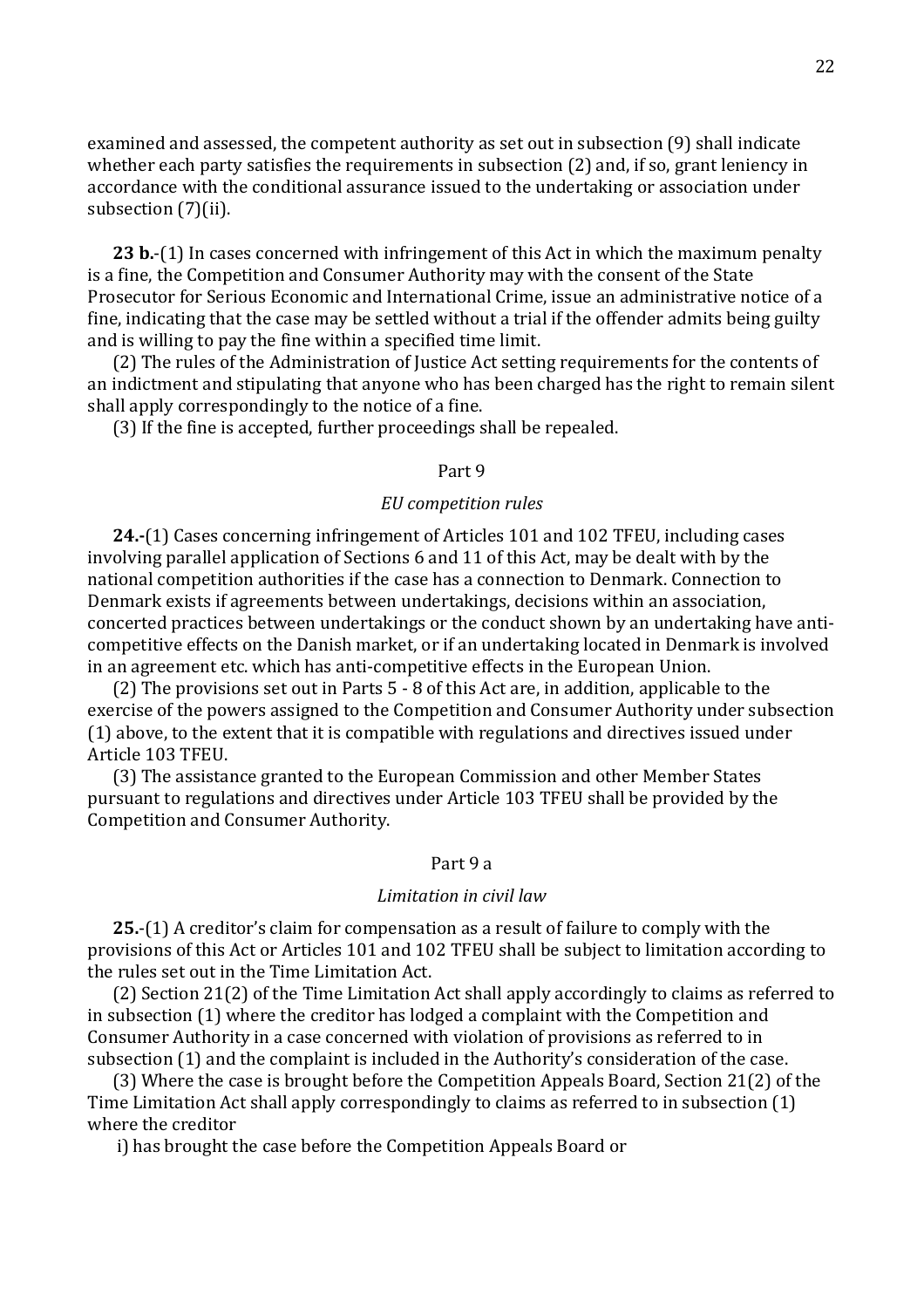ii) has joined the appeal proceedings as an intervener.

#### Part 9b

### *Class action*

**26**. In case several persons have raised claims for damages due to infringements of this Act or Articles 101 and 102 TFEU, the Consumer Ombudsman may be appointed as a representative for the class for the purpose of the class action to recover these damages, cf. Part 23a of the Administration of Justice Act.

#### Part 10

#### *Commencement and interim provisions etc.*

**27.**-(1) This Act shall enter into force on 1 January 1998. However, the provisions of Sections 14(3) and 15 shall enter into force on 1 July 1997.

(2) The entry into force of this Act shall mean the repeal of the Competition Act, i.e. Consolidation Act No. 114 of 10 March 1993, and the Act on Control of Compliance with the Regulations of the European Economic Community on Monopolies and Restrictive Practices, i.e. Consolidation Act No. 449 of 10 June 1991. An approval granted under Section 14(1) of the Competition Act, i.e. Consolidation Act No. 114 of 10 March 1993, shall remain in force until the Competition Council may decide to withdraw the approval, but cf. subsection (6) below. Such a decision shall be made according to the rules then in force.

(3) Proceedings conducted under the Competition Act, i.e. Consolidation Act No. 114 of 10 March 1993, which have not been completed at the date when this Act enters into force shall lapse. However, this does not apply to complaints and cases pending before the Competition Appeals Tribunal.

(4) Anti-competitive agreements, decisions and concerted practices which are in existence on the date when this Act enters into force and come under the prohibition set out in Section 6(1), may, if an application for exemption under Section 8 is submitted before 1 July 1998, be maintained for up to three months after the Competition Council has made its decision in the case, even if the Council rejects the application. The Competition Council may extend the three-month time limit.

(5) The administrative rules that are applicable in accordance with Section 7(2) in the Competition Act cf. Consolidated Act no. 114 of 10 March 1993 remain in effect until any new rules become applicable in accordance with Section 5(3) in the Danish Price Marking and Display Act, as stated in Section 28 paragraph (i) of this Act. The Administration of the existing applicable rules shall, as mentioned in paragraph (i), be transferred to the Danish Competition and Consumer Authority. Intentional or grossly negligent violations of the existing rules shall be punishable by a fine as mentioned in paragraph (i). Criminal liability may be imposed on companies etc. (legal persons) under the provisions of Part 5 of the Criminal Code.

(6) Irrespective of the provisions of subsection (2), second and third sentence, above, Part 2 of this Act shall apply to agreements and concerted practices between undertakings as well as decisions made in an association of undertakings concerning fixed resale prices for the retail sale of books.